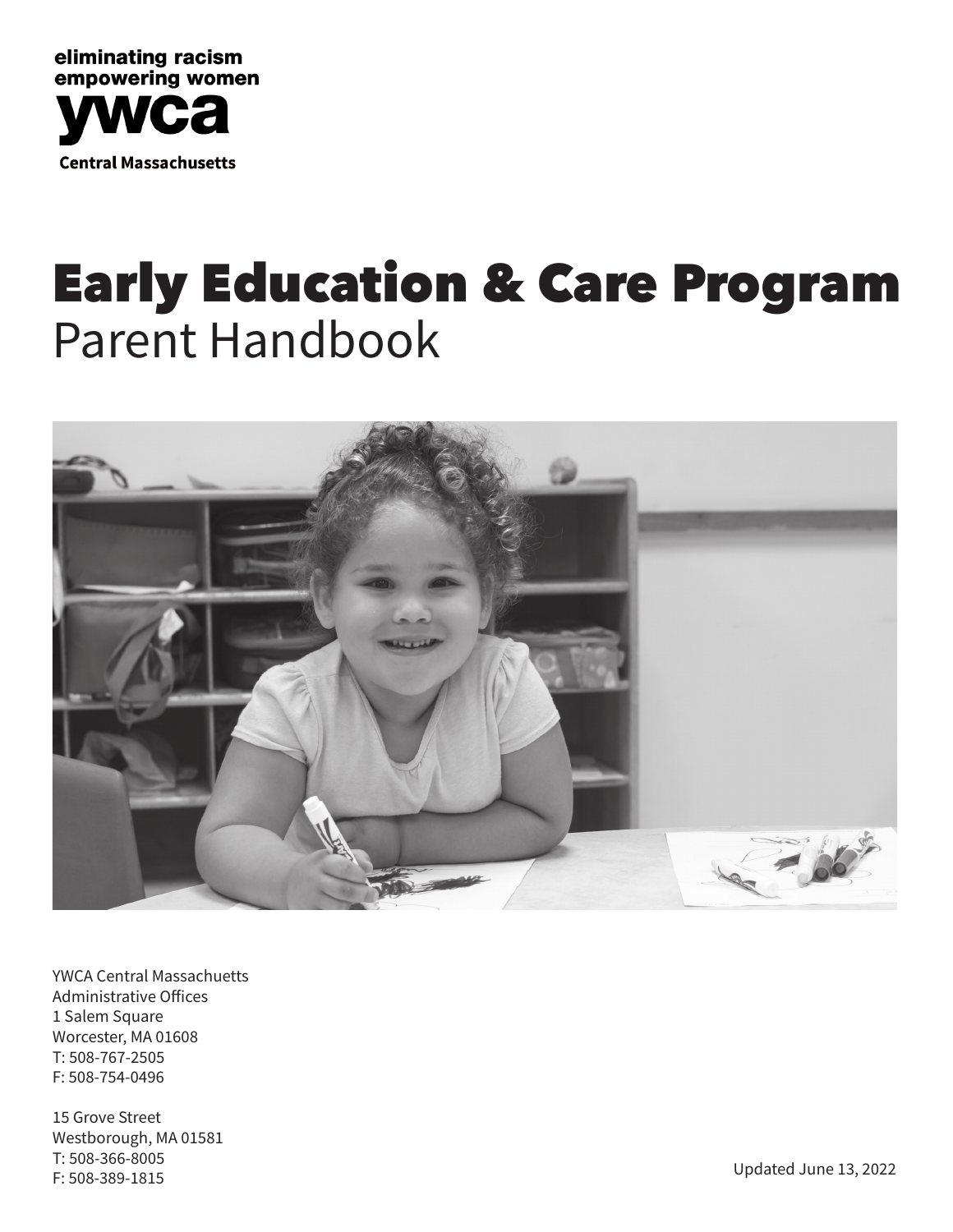## table of contents

### Overview

| 4              |
|----------------|
| 4              |
| $\overline{4}$ |
| $\overline{4}$ |
| 5              |
|                |
|                |

## Policies (In Alphabetical Order)

| Abuse and Neglect              | 8  |
|--------------------------------|----|
| Arrival and Departure          | 9  |
| Attendance/Closures            | 11 |
| <b>Birthday Celebrations</b>   | 12 |
| <b>Child Records</b>           | 12 |
| <b>Child Transitions</b>       | 12 |
| <b>Consent Forms</b>           | 13 |
| <b>Dental Care</b>             | 13 |
| Developmental Referrals        | 13 |
| Discrimination                 | 14 |
| Evacuation                     | 14 |
| <b>Food and Nutrition</b>      | 14 |
| <b>Guidance and Discipline</b> | 15 |
| Illness and Injury             | 16 |
| <b>Medications</b>             | 16 |
| Membership                     | 17 |
| Nap/Rest Time                  | 17 |
| Parent Involvement             | 17 |
| Personal Items and Clothing    | 18 |
| Smoking                        | 19 |
| <b>Toilet Training</b>         | 19 |
| Transportation                 | 19 |
| Tuition                        | 19 |
| Termination/Suspension         | 20 |
| Zero-Tolerance                 | 20 |

## Attachments

Westborough Center Fees Worcester Center Fees Suggestions for Starting School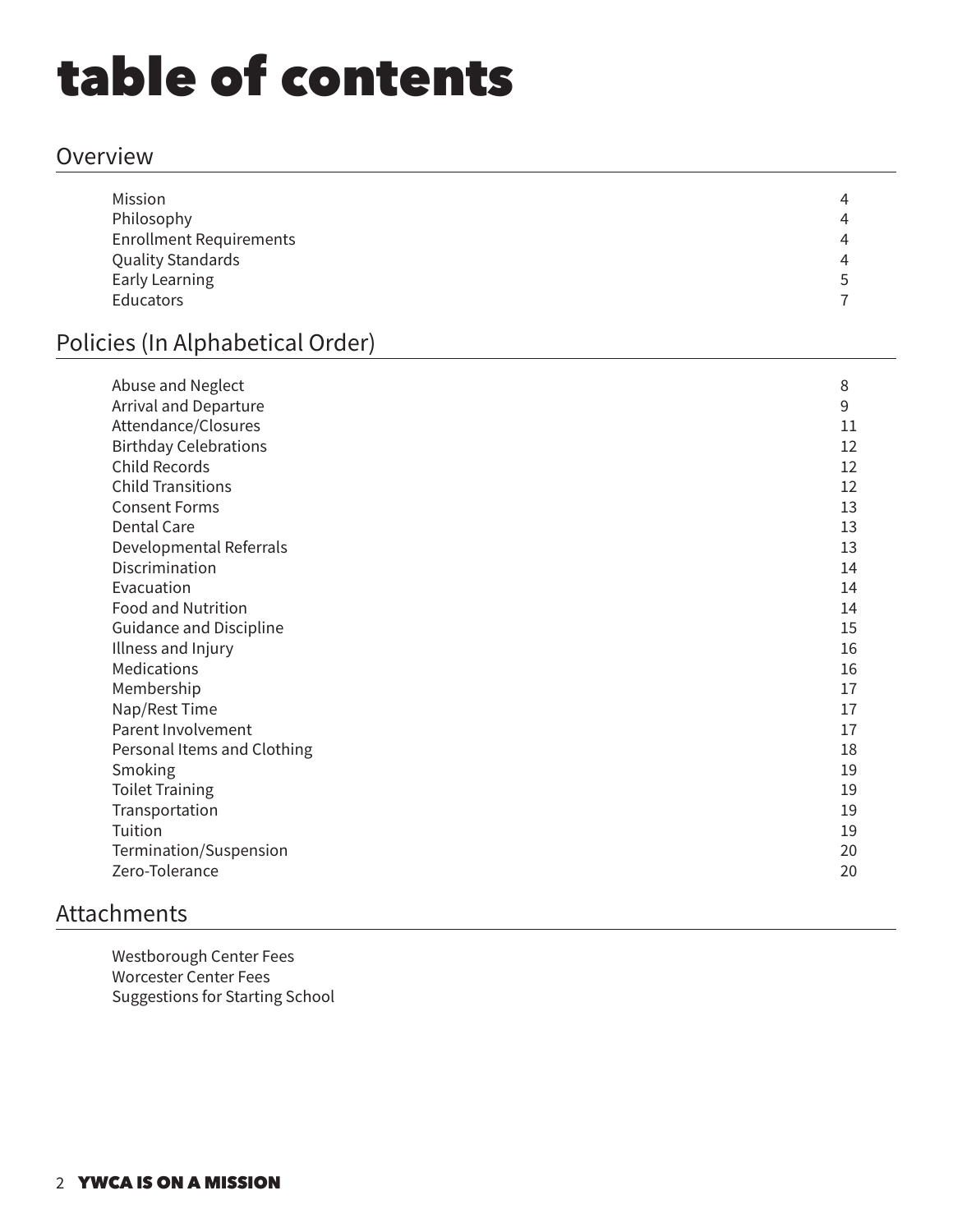

Dear Parents,

Welcome to the YWCA's Early Education and Care program! We are pleased that you have enrolled your child in our program. The YWCA's early education and care programs are family-centered and we encourage you to be a part of our Center and your child's education.

The YWCA has established a number of policies concerning program and classroom practices. These guidelines have been developed to comply with state licensing standards, national accreditation and QRIS Standards. The policies and procedures described in this Handbook provide a clear description of what parents may expect from the YWCA and what the YWCA expects of parents. Our goal is to provide high quality care in a warm, nurturing environment that promotes your child's growth and development. Please read this Handbook and keep a copy at home for future reference as long as your child is enrolled in our program. It will answer many of the questions you may have. In the event your copy is lost, you may download and print another copy at ywcacm.org/child-care/forms-and-handbooks.

We hope that your experience at the YWCA Child Care Center is a positive one and that you feel secure in the fact that your child is being well cared-for. We look forward to getting to know you and your child and to having you become a part of our extended family.

Sincerely,

YWCA Early Education and Care Department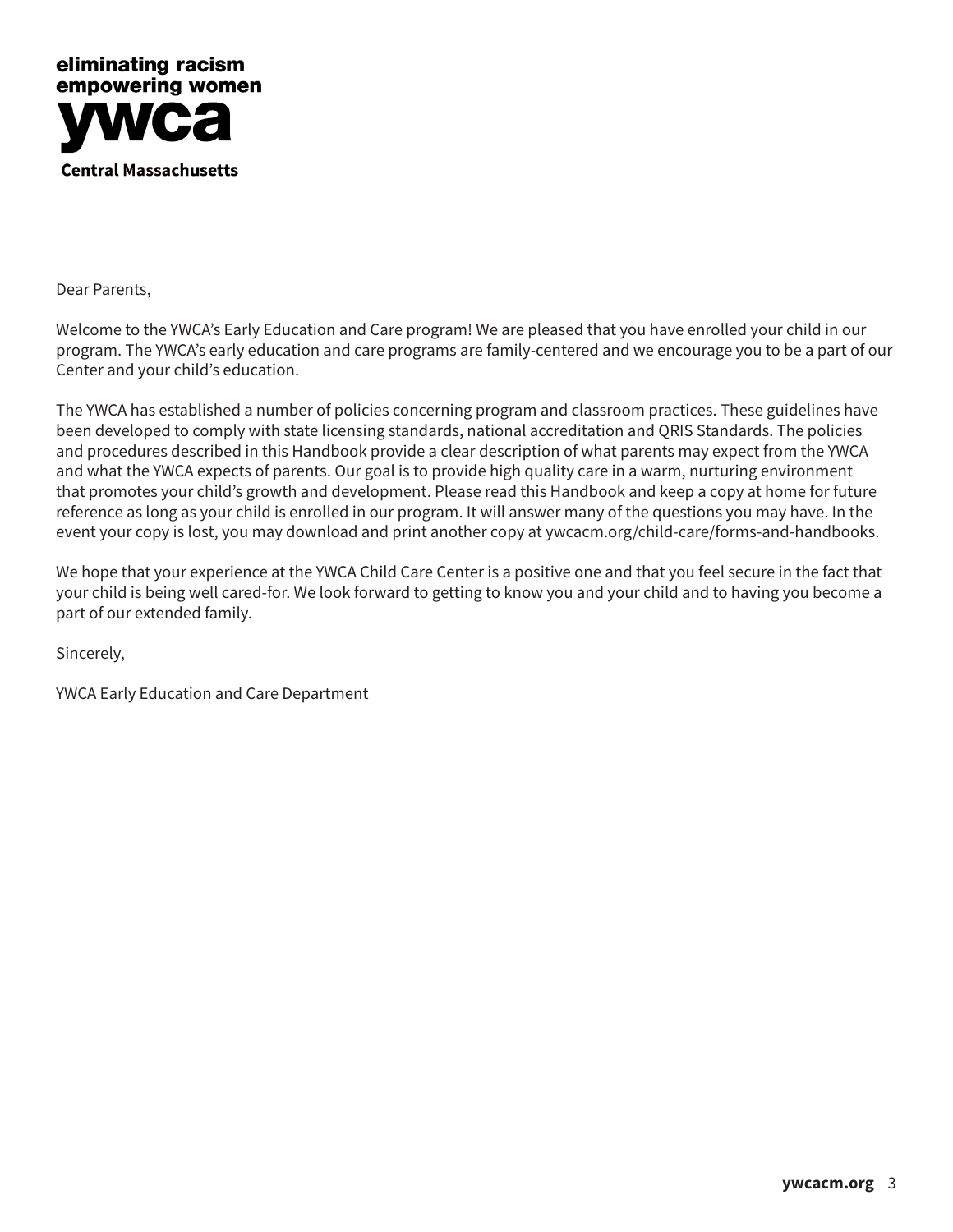## overview

## Mission

The YWCA Central Massachusetts is dedicated to eliminating racism, empowering women and promoting peace, justice, freedom and dignity for all people.

## Philosophy

In keeping with the YWCA's mission, the early education and care programs of the YWCA Central Massachusetts support families through quality care, developmental learning and family support services. Our child care programs empower parents and children by providing an environment that encourages social, emotional, physical and intellectual growth. The program nurtures and encourages individual progress, allowing children to experience success at their own level.

The YWCA Early Education and Care program will:

- engage all aspects of a child's development—emotional, social, physical, cognitive, creative and aesthetic.
- support and work with parents as the primary caregivers of their children.
- foster learning through discovery and involvement.
- create safe, nurturing, child-centered environments that encourage children to progress.

## Enrollment Requirements

A child is eligible for enrollment to the YWCA Early Education & Care program once the following steps have been completed:

- ☐ Physical and immunization forms and developmental history submitted (due annually)
- ☐ All enrollment forms submitted prior to start date
- $\Box$  A pre-enrollment visit to the child care center
- ☐ Non-refundable \$15 registration fee and 1-week program fee deposit made. 5% sibling discount is offered towards the oldest child's tuition.

#### **Program Ages**

Children are positioned in different care programs conditional upon their age. See program age requirements below.

| <b>Program</b>         | <b>Age Ranges</b>   |
|------------------------|---------------------|
| Infant Program         | 1 month-14 months   |
| <b>Toddler Program</b> | 15 months-36 months |
| Preschool Program      | 2.9 years-6 years   |
| After School           | 5 years-14 years    |

## Quality Standards

Children enrolled in the YWCA's child care programs represent a wide range of socio-economic backgrounds. Our programs are designed to spark each child's natural curiosity and to encourage true learning. An active parent committee assists with the program, providing feedback and recommendations. Sites are licensed through the Department of Early Education and Care and accredited through the National Association for the Education of Young Children (NAEYC).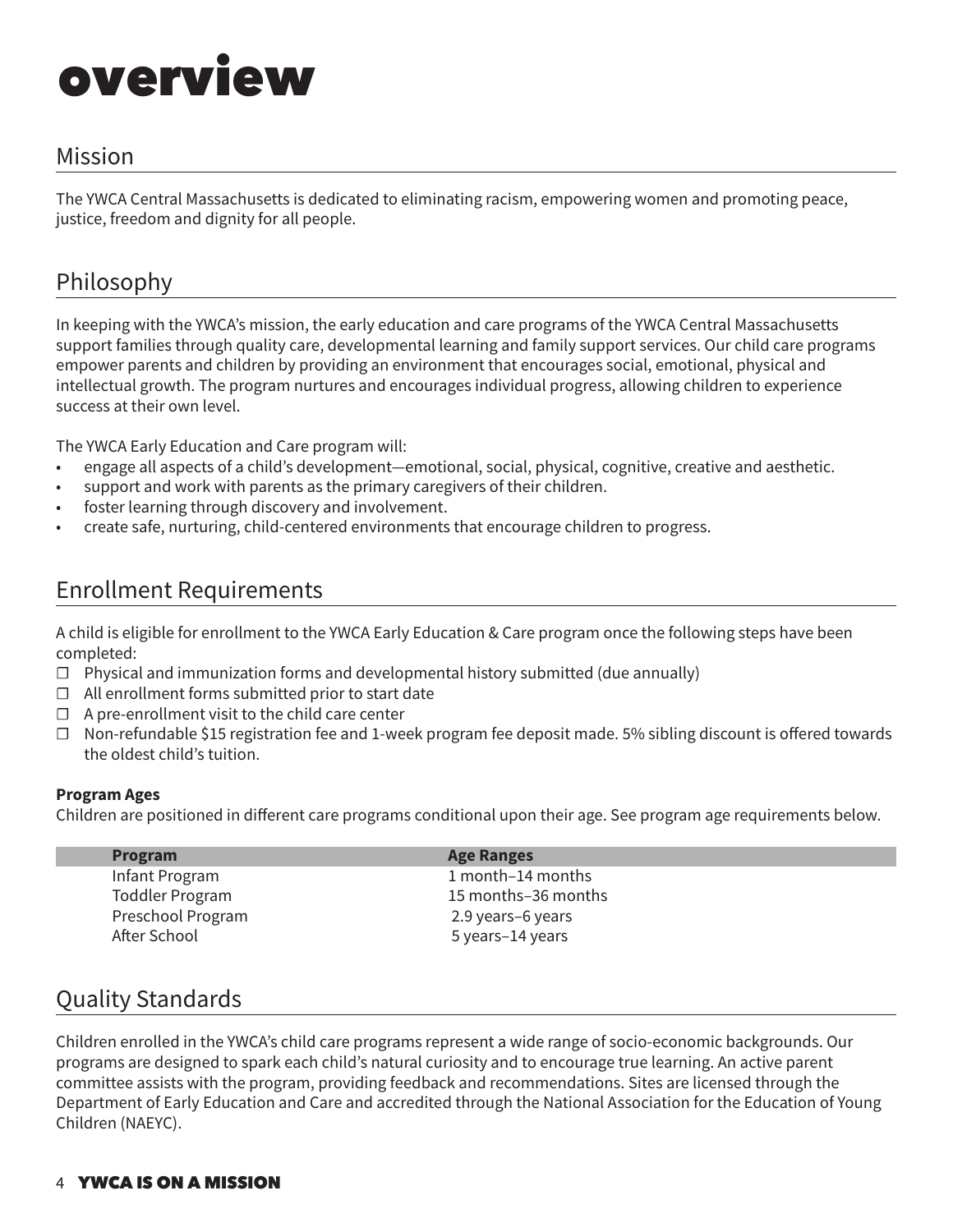#### **License**

Sites are licensed through the Department of Early Education and Care (EEC). EEC's mission is to provide the foundation that supports all children in their development as lifelong learners and community members, and supports families in their essential work as parents and caregivers.

A parent may contact EEC for the YWCA's compliance history at:

EEC Central Regional Office 10 Austin Street, Worcester, MA 01609 Phone: 508-798-5180 Website: www.mass.gov

#### **Accreditation**

Sites are accredited through the National Association for the Education of Young Children (NAEYC). NAEYC's mission is to serve and act on behalf of the needs, rights and well-being of all young children with a primary focus on the provision of educational and developmental services and resources.

> National Association for the Education of Young Children 1313 L St. N.W. Suite 500 Washington DC 20005 Phone: 202-232-8777 Website: www.naeyc.org

## Early Learning

#### **Screenings**

An initial developmental screening is conducted for each child within 30 days of enrollment. This one-month assessment creates a "snapshot" of the child's development in four goal areas: self and others, movement, surroundings, and communication, and is used as a benchmark for future assessments. After a period of active observation, the teacher makes anecdotal notes documenting examples of the child's activities/behaviors. This information is used to determine whether or not the child is on track to achieve age appropriate developmental milestones or if there are potential areas of developmental weakness.

When a child is not meeting her/his developmental milestones, educators meet with the family to discuss the screening results and provide referrals to the appropriate community resources and programs (e.g. early intervention). The YWCA educators remain involved throughout the referral and evaluation process and work closely with the referral agency and family to develop and implement plans that insure the child's developmental success.

#### **Curriculum**

The YWCA Central Massachusetts Early Education and Care program utilizes Teaching Strategies Gold, a developmentally appropriate practice that focuses on each child's individual needs and interests. The curriculum provides intentional teaching while supporting the development of key skills: problem solving, critical thinking, communication, social skills and relationship building.

#### *Infant & Toddler Curriculum*

The infant and toddler programs at both locations use a comprehensive developmentally appropriate curriculum called Teaching Strategies Gold for Infants, Toddlers and Twos. This curriculum includes goals and objectives that show teachers where they need to go and how to get there in the areas of social/emotional, physical, cognitive and language development. Teachers plan individual and group activities that focus on the different domains in the classroom. The curriculum has five components; knowing infants, toddlers and twos; creating a responsive environment; what children are learning; caring and teaching; and partnering with families. These components help teachers make good decisions about routines and experiences provided for infants, toddlers and two-year-olds.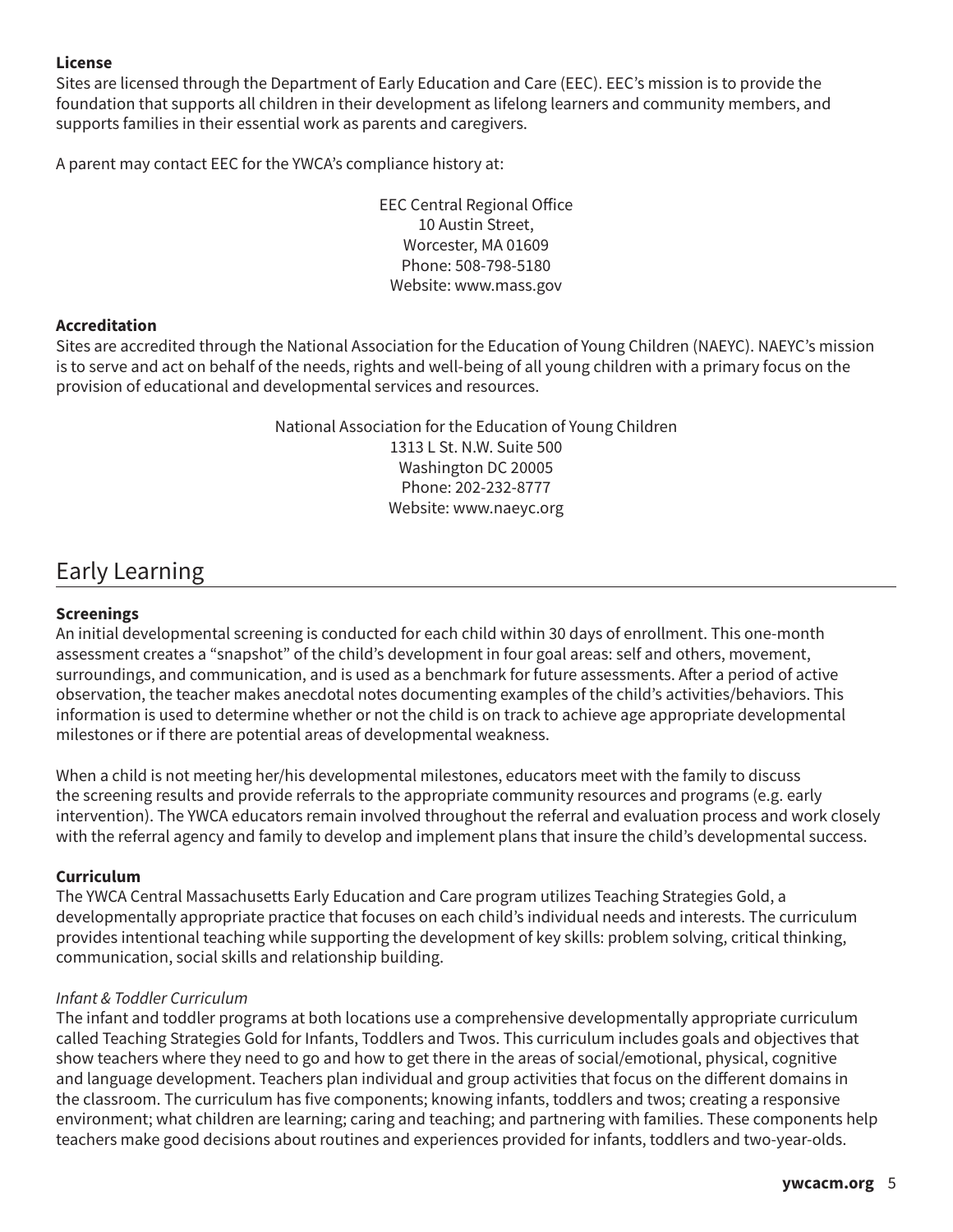Through child observation and assessment, teachers can identify needs and plan for each child's interests and abilities in their group. Teachers plan intentional, appropriate activities and experiences to meet each child's goals and objectives. Teaching Strategies Gold shows the typical sequence of development for each objective. Teachers plan weekly individual curriculum for infants and weekly group curriculum for toddlers. The curriculum is integrated into each classroom and meets the needs of diverse learners.

#### *Preschool Curriculum*

Preschool classrooms use Teaching Strategies Gold for Preschoolers and Second Step Curriculum, a violence prevention program that develops social and emotional skills to plan learning experiences that support social, emotional, physical, and intellectual and language development. Both curricula align with implementing the Massachusetts Preschool Guidelines and Standards.

Teaching Strategies Gold child assessments allow teachers to identify and plan a curriculum providing intentional activities and experiences that meet the interests and abilities of each child including those with disabilities. Because the curriculum is developmentally based, it provides a useful framework for assessing where children are on a continuum and for meeting individual needs which may require re-organizing the physical environment to promote learning, knowing the child's learning style, or adjusting the daily schedule. The curriculum, which is theme-based, is planned weekly and teachers indicate the link to the state preschool guidelines and standards on each activity.

#### **Assessments**

The YWCA Early Education and Child Care educators are trained in competeing our screening tool (ages & stages), teaching strategies gold (assessment) and creation of the curriculum is by their Lead Teacher.

Developmental assessments are completed every three months. Assessment results give educators the information needed to provide a variety of intentional activities that focus on the goals and objectives that meet the needs of individual children in the room. Educators observe specific children doing intentional activities, document the results and place them in each child's file.

Prior to each child's quarterly assessment, parents will receive communications notifying them of the upcoming assessment. At this time, parents have the opportunity to raise any questions or concerns about how the assessment methods will meet their child's needs. This notification also provides parents with the opportunity to update educators on their child's development, as well as any goals they may have for their child over the next three months. Once assessments are completed, a copy of the report will be filed in the Center's records and parents will receive another copy. Keep in mind two (2) parent/teacher conferences are required yearly.

Parents will receive a paper version of their child's assessment. Assessments are available online for preschool parents to access their child's portfolio with an access code.

#### **Swimming Component**

The YWCA's central location in Worcester has a large, heated indoor pool that is staffed by experienced swimming instructors and lifeguards. Every child who is toilet trained and has been enrolled in the Worcester Child Care Center preschool program for two weeks participates in a weekly, 30-minute swim lesson, conducted by certified Red Cross Water Safety Instructors. The class is designed to give children basic water skills and/or confidence in the water. Parents are invited to observe their child from the second floor fitness area observation window that overlooks the pool.

Please have your child wear her/his bathing suit under their clothes on swim day, send the following items to school in a cloth bag or back pack, and take them home for laundering that evening:

- Towel (please label with child's name)
- Bathing cap (can be purchased at YWCA pool desk)
- Underwear to put on after swim lesson

Children who do not arrive prepared with the above-stated items will not be allowed to participate in the swim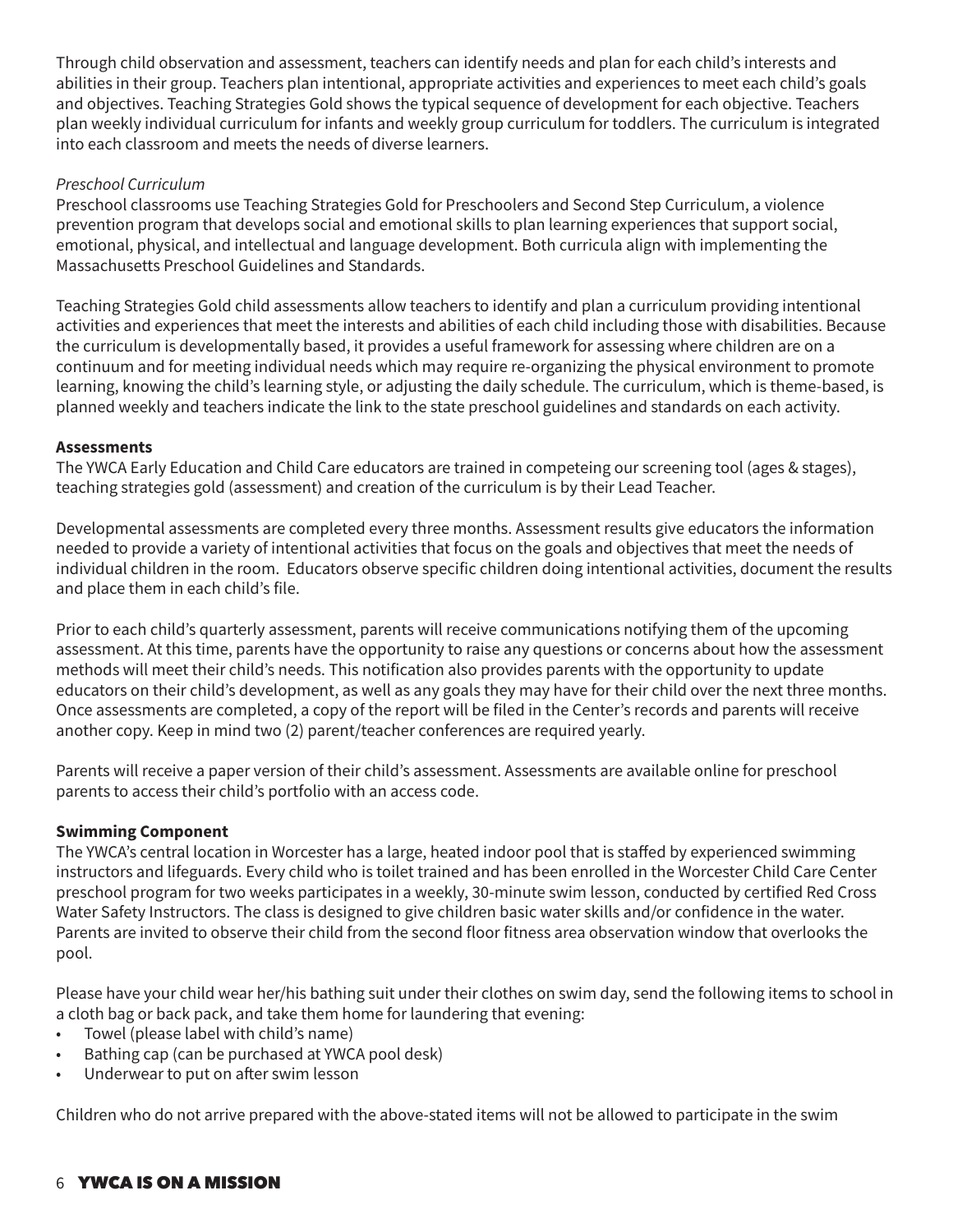program, but will have to stay with his/her class. All children should be prepared for swim (unless a doctor's note specifies otherwise). Enrollment on swim day is an agreement to being prepared to participate.

## **Educators**

YWCA Early Education and Care educators are professionals with varied educational backgrounds that meet the qualification standards of EEC and NAEYC.

#### **Assistant Teachers, Teachers and Lead Teachers**

All teachers are expected to meet the EEC and NAEYC qualification requirements, including experience and professional education courses; required to participate in ongoing educational training; and must be certified in first aid and CPR.

#### **Center Directors**

The primary responsibility of the Center Director is to monitor daily operations of the center, supervise educators and uphold center standards and policies for the protection and safety of the children.

#### **Director of Children's Services**

Oversees child care centers and early education programs, ensures quality operation and best practices at its various child care programs as well as advocates for funding at the state and federal level.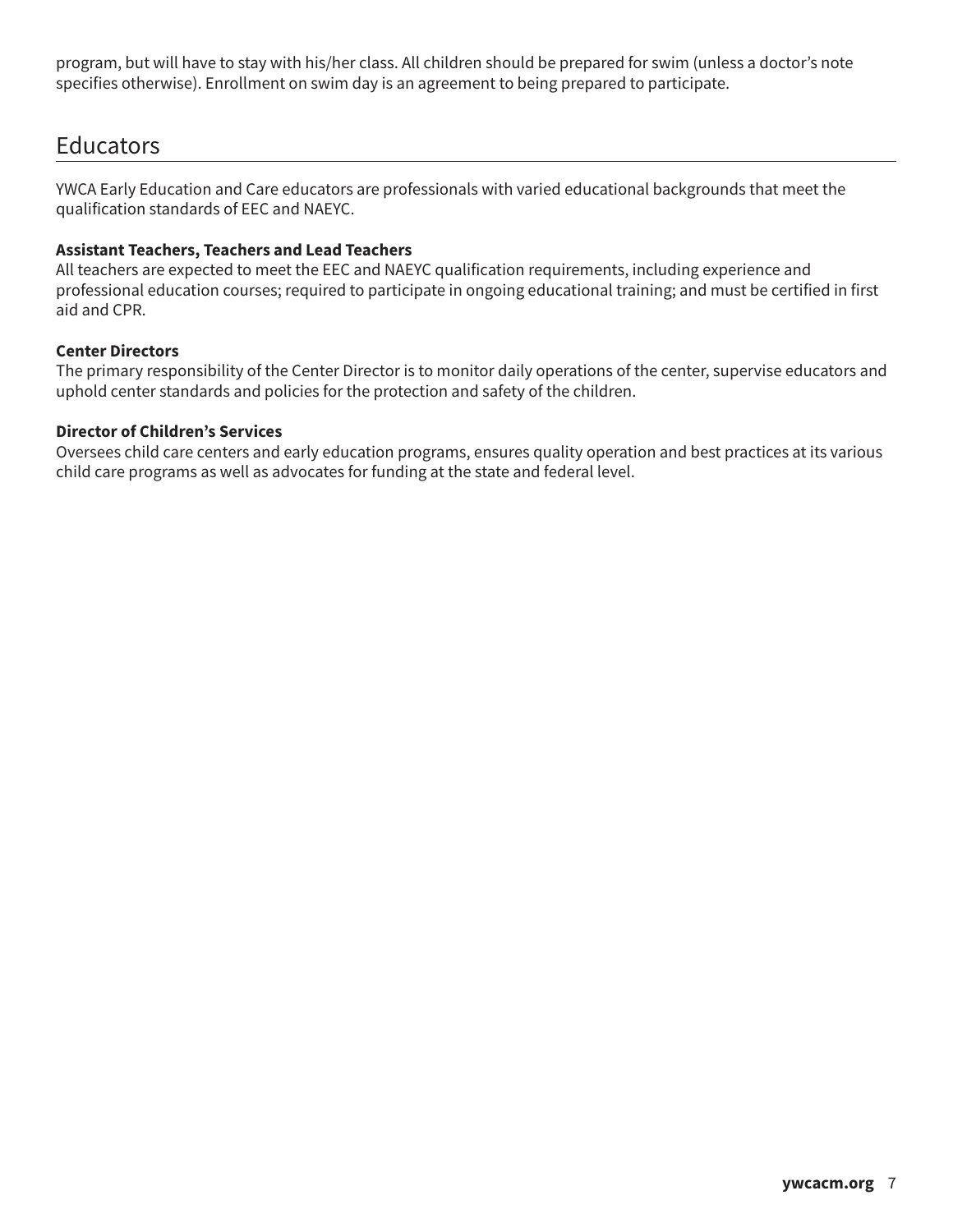# policies

The YWCA also works in partnership with local high schools and colleges to provide students majoring in Early Education with on-field experience. These students are under direct supervision of center educators.

## Abuse & Neglect

All child care workers in the Commonwealth of Massachusetts are **"mandated reporters"** of known or suspected instances of child abuse (verbal, physical, emotional) or neglect. As **"mandated reporters,"** child care workers are required by law to report known or suspected instances of abuse or neglect to the Department of Children and Families (DCF) at 617-929-2130 from 9:00 AM- 5:00 PM or at 1-800-922-8169 after regular business hours.

If any employee of the YWCA suspects a child in the program is being abused or neglected, the situation and documentation must be brought to the attention of the Center Director. The Center Director will determine with the Director of Children's Services whether to file a report with DCF and the Department of Early Education and Care (EEC) if, after discussion and observation, there is reasonable cause to believe that:

- a. The child is suffering serious physical or emotional injury resulting from abuse inflicted upon her/him, including sexual abuse;
- b. The child is suffering from neglect, including malnutrition;

"Reasonable cause" means that, after examining all the facts in a particular situation, most people with similar training and experience would suspect abuse.

If the Center Director/Director of Child Care Services are unsure as to reasonable cause, they will contact DCF's Screening Department and the licensor at EEC to discuss concerns.

#### **Abuse and Neglect Reports**

A written report filed with DCF must be filed within 48 hours of suspicion. A copy of this report will be kept in the child's folder and the report must contain:

- The Center Director's name
- The names and addresses of the child and his/her parents or other person responsible for his/her care, if known.
- The child's date of birth and sex.
- The nature and extent of the child's injuries, abuse, maltreatment, or neglect.
- The circumstances under which educators first became aware of the child's injuries, abuse, maltreatment, or neglect.
- Any action taken to treat, shelter or assist the child.
- Any other pertinent information helpful in establishing the cause of the injuries or the identity of the persons responsible for the injuries.

The Center Director will maintain contact with DCF to determine the results of the investigation and any follow-up services that may have been recommended for the child and his/her family. If the investigation shows that the report is untrue, the Center Director is immune by law from civil or criminal liability for filing the report, as are all mandated reporters (including all child care workers).

If any child care worker is accused or suspected of abusing a child enrolled at any of the YWCA's child care programs, that employee will be immediately relieved of any direct contact with children at the YWCA. EEC will be contacted and an investigation will take place. The procedures to be followed are listed below:

1. The Director of Children's Services will contact the parent(s) of the child and arrange a meeting to discuss incident.

#### 8 YWCA IS ON A MISSION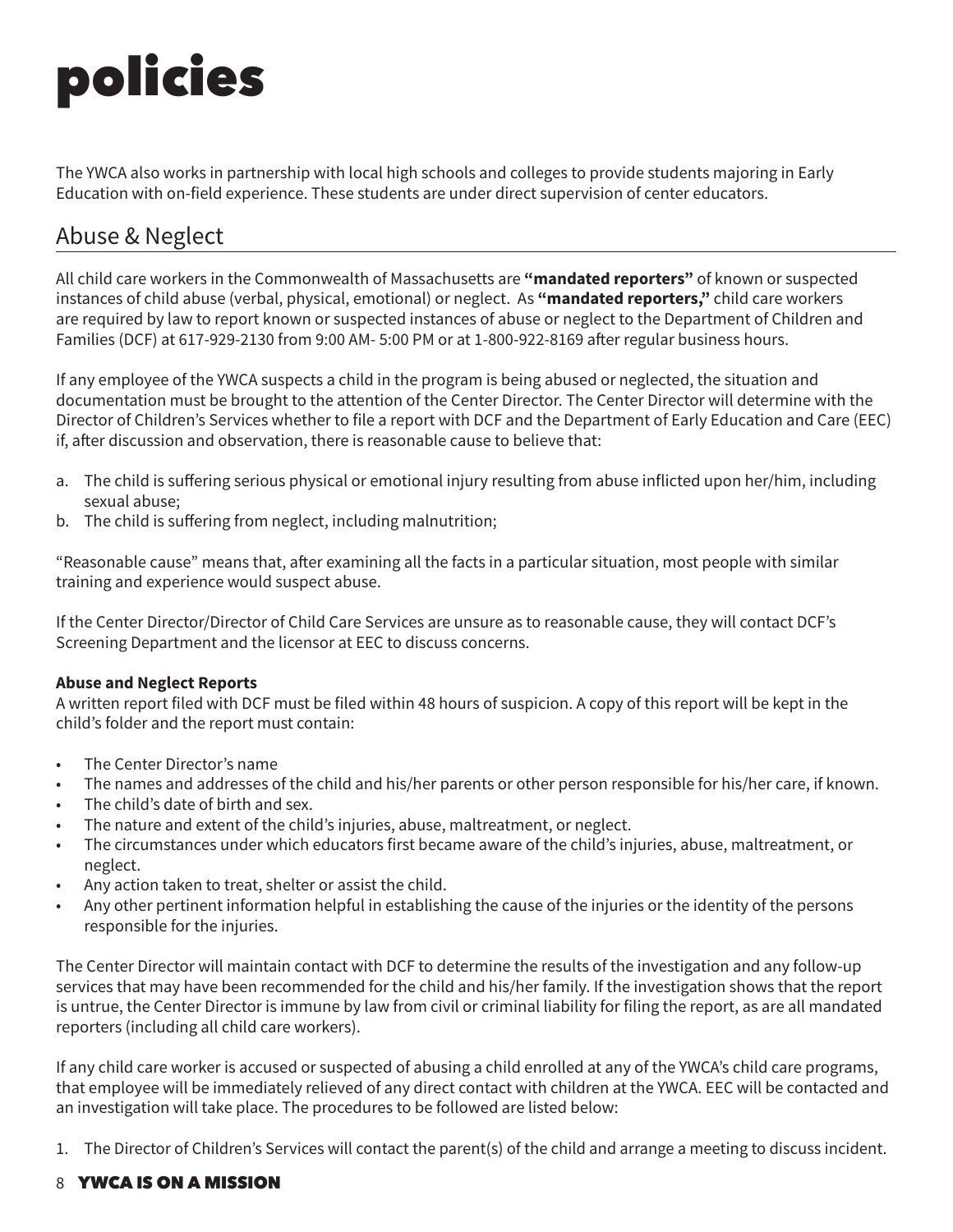- 2. The Director of Children's Services will file a report with EEC and DCF.
- 3. The YWCA Central Massachusetts will conduct its own internal investigation.
- 4. If accusations are found to be unsubstantiated, that person will return to her/his position.

#### Arrival & Departure

#### **Westborough Center**

#### *Center Hours*

The Westborough Early Education and Care Center is open Monday through Friday, 7:30 AM–5:30 PM

#### *Parking*

Parking is available on the side of the building. There are designated child care pick-up and drop-off spots for your convenience. The YWCA strongly discourages idling vehicles in our parking areas, except if vehicles need to idle in extreme heat or cold to maintain interior or engine temperature.

Do not speed on YWCA property.

Do not park in handicapped spots. The Westborough Police Department will ticket your vehicle, which will result in a \$200 parking violation fine.

Parents who fail to follow the above safety and parking lot rules will be spoken to by administration and a warning will be given. Failure to comply may result in termination from the program.

#### *Arrival*

Parents should enter the building through the side and back entrances using their YWCA access fobs. Upon arrival parents should wash their child's hands. If the parent is staying in the center, the parent must also wash their hands upon arrival. Parents must escort their children to their assigned classroom every morning and sign the child in with the attending teacher.

The YWCA is not responsible for a child until the parent makes contact with the attending teacher and signs the child in. Never leave your child unattended. Failure to comply will result in suspension/termination from the program.

#### *Departure*

Parents must report to their child's classroom to sign their child out at the end of each day. Parents should also check their parent pocket each day to pick up any announcements or communications that may be sent from the YWCA.

#### **Worcester Center**

#### *Center Hours*

The Worcester Early Education and Care Center is open Monday through Friday, 7:30 AM–5:30 PM

#### *Parking*

The parking lot and main driveway at the Worcester Center gets congested during arrival and departure times. To reduce the level of congestion, please do not block intersections, pathways and ramps. The YWCA strongly discourages idling vehicles in our parking areas, except if vehicles need to idle in extreme heat or cold to maintain interior or engine temperature.

Do not speed on YWCA property.

Do not park in handicapped spots. The Worcester Police Department will ticket your vehicle which will result in a \$200 parking violation fine.

Parking is not allowed in front of the entrance to the building, it is a fire lane. The Worcester Police Department will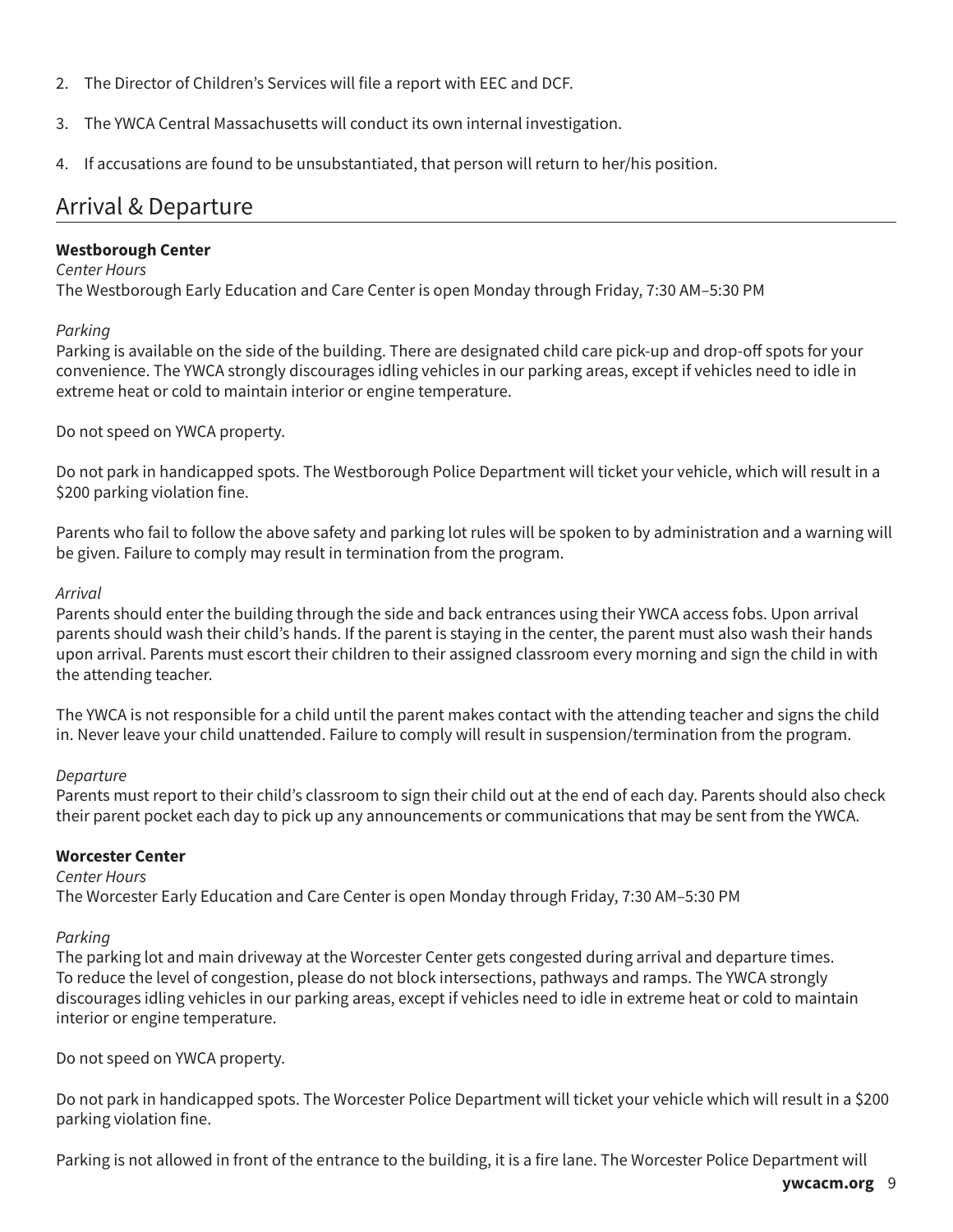tow your vehicle.

Parents who fail to follow the above safety and parking lot rules will be spoken to by administration and a warning will be given. Failure to comply may result in termination from the program. *Arrival*

Parents must have an active access fob in order to escort their children to their assigned classroom every morning. Upon arrival parents should wash their child's hands. If the parent is staying in the center, the parent must also wash their hands upon arrival.

The YWCA is not responsible for a child until the parent makes contact with the attending teacher and signs the child in. Never leave your child unattended. Failure to comply will result in suspension/termination from the program.

#### *Departure*

Parents must have a valid access fob and present a photo ID prior to signing their child out at the end of each day or his or her child will not be released. Parents should also check their parent pouch each day to pick up any announcements or communications that may be sent from the YWCA.

#### **Westborough and Worcester Centers**

#### *Authorization of Release*

Children will be released only to an authorized person. An authorized person is designated by the parent on the Identification and Emergency Form at the time of enrollment. It is the parent's responsibility to keep these authorizations up-to-date and accurate. Parents must submit a written authorization for any changes concerning who may pick up your child. Parents must provide all court-ordered and custody arrangements. Parents will provide the access card to the designated pick-up person. Authorized person must present a photo ID or your child will not be released to any person. The YWCA has the right to not release any child to an adult appearing to be under the influence of alcohol or other substances.

Note: If you are unable to pick up your child, call the Center immediately. You will be asked who will be picking up your child and at approximately what time. It is extremely important that you call, even if that individual is on the child release authorization list. In the event that you find it necessary to telephone us to make a change in your child's pick-up plans, we will call you back immediately to verify the information. For this reason, it is critical that we have up-to-date work and home phone numbers at all times.

#### *Late Pick-up*

Parents are responsible for picking up their child at the established time noted on enrollment forms. Parents who pick up their children late are charged a late fee of \$1.00 per minute. The fee will be assessed by the attending educators and classroom clock. There will be a late fee for any child picked up after 5:30 PM in Worcester or after 6:00 PM in Westborough. If you drop off before 7:30 your late fees commence at 4:30.

Late fees must be paid at the front desk and parents are required to complete and sign the standard late-fee form. The child will not be readmitted into the Center until fee has been paid or arrangements have made with the attending educators. Up to 5 business days for payment can be negotiated.

Should the problem occur three or more times, a parent conference will be scheduled with the Center Director to discuss whether the Center's operating hours are meeting the parent's needs. Failure to comply will result in suspension and/or termination from the program.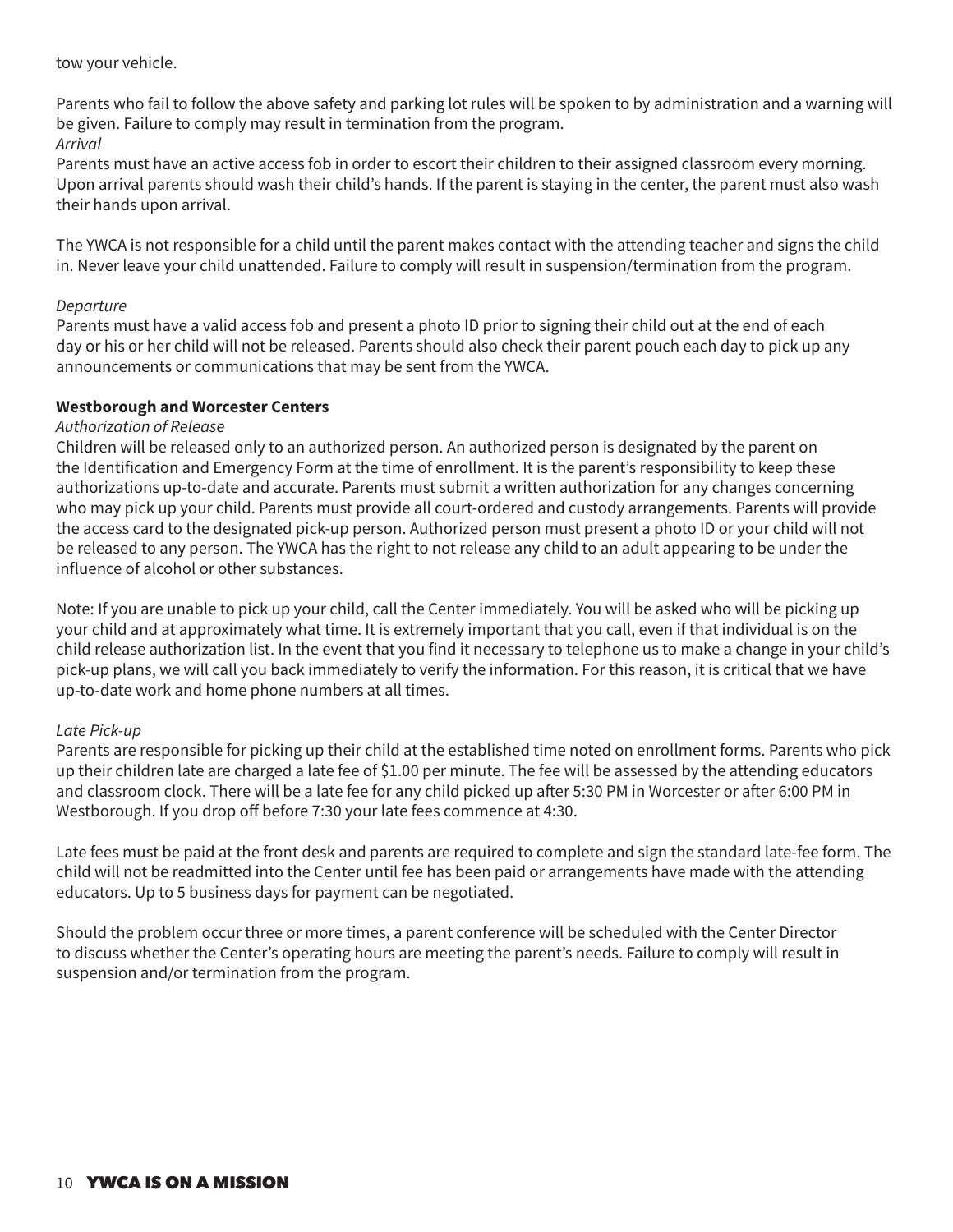#### **Attendance**

#### **Absence/Tardy**

Please notify the care center before 9:00 AM if your child will be late or will not be attending the center for any reason. Please note that subsidized slots have an attendance agreement form signed by the parent, which must be followed.

#### **Holidays**

The YWCA Early Education and Care programs do not operate on the following holidays:

New Year's Day Martin Luther King Jr.'s Birthday President's Day Patriot's Day Memorial Day Juneteenth Independence Day Labor Day Indigenous People's Day (formerly Columbus Day) Thanksgiving Day The day following Thanksgiving Christmas Day

Credit reimbursement will not be made for holidays that fall during the school week. Parents are required to pay the daily fee for days the Center is closed for holidays.

#### **Professional Development Days**

The YWCA has designated Good Friday (the Friday before Easter Sunday), the Friday before Labor Day, and Veteran's Day as professional development days for its Early Education and Care staff. The ongoing education and development of staff ensure a highly competent workforce and high quality early childhood programming—key criteria for meeting licensing requirements, accreditation and QRIS standards. Parents are required to pay the daily fee for these days.

#### **Emergency Closure Days**

#### *Snow Days*

The Commonwealth of Massachusetts has updated its guidelines for inclement weather emergency days. The new guidelines state that the YWCA can in fact close if the "weather conditions are so extreme as to be considered unsafe." We don't anticipate that this change will greatly increase the number of days the YWCA is closed due to the weather. We expect that it will be a rare occasion.

What you need to know in the event of extreme weather:

- The decision to close will be made by 5:00 AM the day of the storm.
- To determine if the YWCA is closed, check the YWCA Facebook pages, listen to WTAG and WSRS, or call the YWCA at 508-767-2505 or 508-791-3181, or 508-366-5777 for Westborough.
- If the YWCA closes for a snow day parents are still expected to pay their daily fee.
- Please note: In cases of incliment weather, parents must call the center prior to 9:00 AM or the YWCA reserves the right to refuse care due to reduced coverage.

#### *Building Emergencies*

• The YWCA is licensed through the Department of Early Education and Care. Their regulations specify that childcare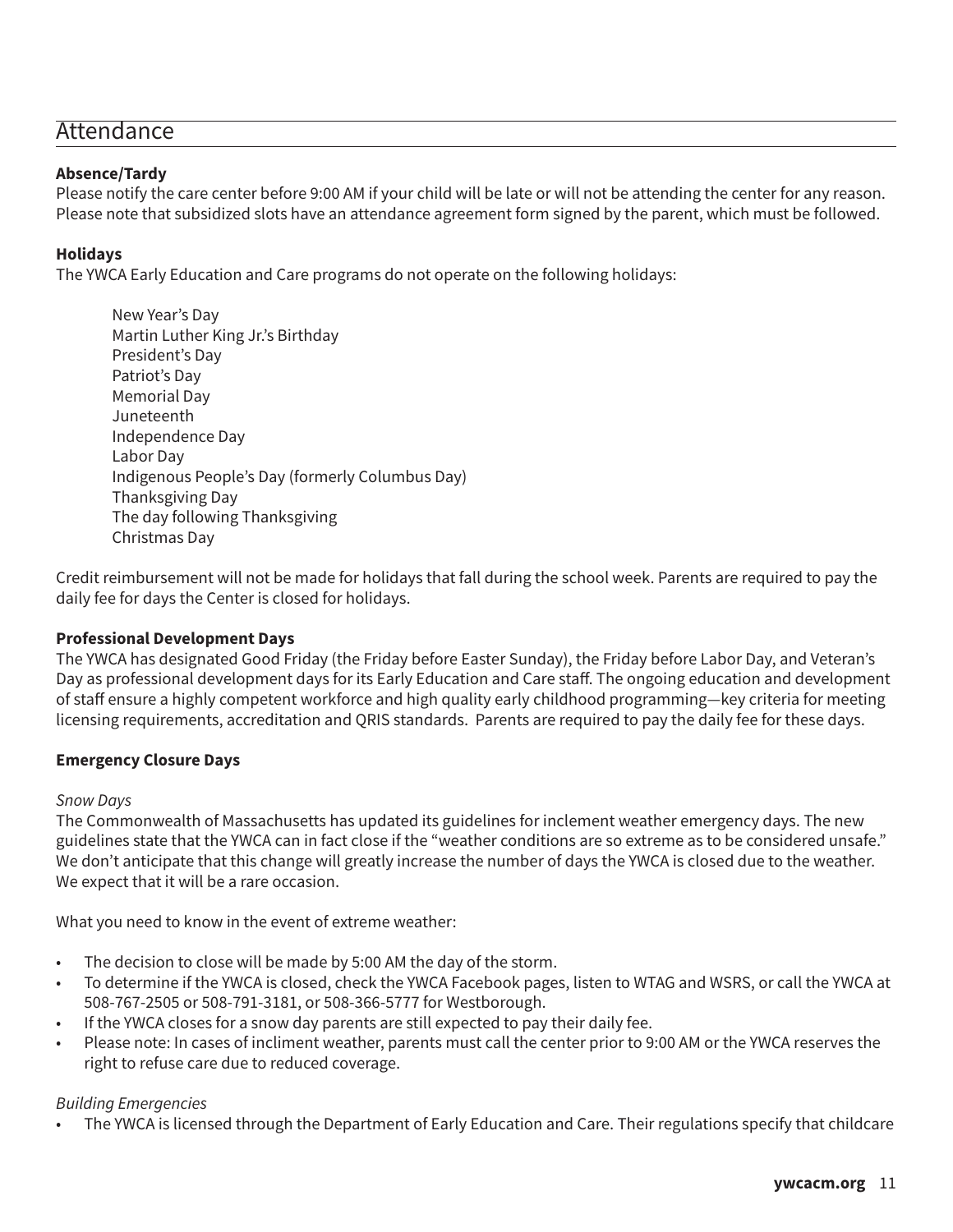cannot be open in the event of power outage, heating issues, or any other event or condition that the fire/building inspection department deems unsafe.

• If the YWCA closes due to a building emergency, parents are still expected to pay their daily fee.

## Birthday Celebrations

Please notify your child's educators in advance if you would like the center to celebrate her/his birthday. We invite all parents to attend their child's birthday celebration in the classroom. Parents may bring in special treats for all the children to share in the fun of your child's birthday, however any food brought in to be shared *must* be in store bought, factory sealed containers. We suggest cakes, cupcakes or cookies because they are easy to handle and pass out to the children. If you are looking for more nutritious party snacks, ask our educators for suggestions. Your child's teacher will add special stories, songs, finger plays and art activities to make this a special day for your child.

If you are planning a party outside the center for your child, do not distribute invitations in school unless you are inviting the entire class. For a listing of your child's classmates, please see the classroom teacher.

## Child Records

Confidentiality and distribution of information contained in a child's record shall be privileged and confidential. The YWCA will not distribute or release information in a child's record to anyone not directly related to implementing the program plan for the child without written consent of the child's parents or to regulatory authorities such as DCF or EEC.

#### **Parental Access**

The enrolling parent shall, upon request, have access to his/her child's file at reasonable times. In no event shall such access be delayed more than two (2) business days after the initial request without the consent of the child's parents. Upon such request for access the child's entire record regardless of the physical location of its parts shall be made available. No records will be distributed without the enrolled parent's authorization.

A parent has the right to add information, comments, data or any other relevant materials to the child's record as well as the right to request deletion or amendment of any information contained in the child's record. Requests shall be made in accordance with the procedures described below:

- 1. If a parent would like to add information to explain, clarify or correct objectionable material in the child's record, they have the right to have a conference with the Center Director to make their objections known.
- 2. Within a week after the conference, the parent will receive the decision in writing stating the reason or reasons for the decision. If the decision is in favor of the parent, they shall immediately take steps necessary to put the decision into effect.

#### **Transfer of Records**

Upon written request, parents can transfer the child's record to any other person the parent identifies, when the child is no longer in care.

## Child Transitions

At each transition point a transition team comprised of educators and the child's parents develop a transition plan for the child. A transition plan includes:

- Developmental progress of the child
- A parent/child visit to the new classroom
- Child visits new classroom (without parent)

#### 12 YWCA IS ON A MISSION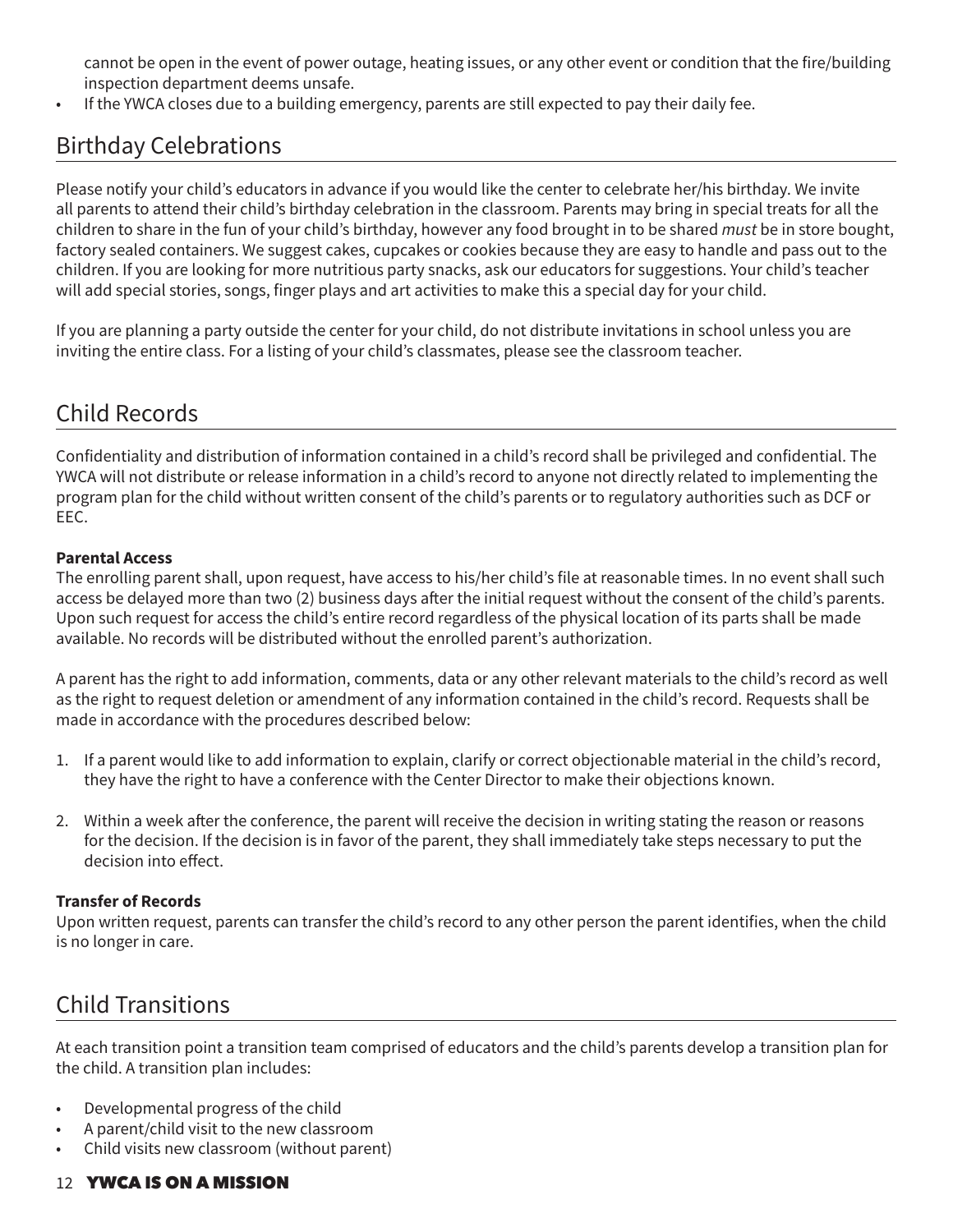The new teacher addresses changes in daily routines and activities. The transition form is completed, signed by parent and teachers and placed in child's file. If the child is having difficulty with the transition, the team revisits the transition plan.

Parents of children transitioning to another program (e.g. kindergarten), who would like to have the child's records shared with the new program should make an appointment with the Center Director to sign a release form.

### Consent Forms

At the time of enrollment, parents will be asked to consent to several items including the use of photos, application of sunscreen and insect repellent, and specific activities. Read form carefully.

## Dental Care

Ī

The YWCA Child Care educators will assist children with brushing their teeth once a day. Toothbrush Policies are posted in each classroom.

Children are provided toothbrushes and toothpaste with fluoride (the toothpaste is approved by the American Dental Association.) Children will receive new toothbrushes after three months of use, or after they are sick. Toothbrushes are labeled with each child's name and date they received the brush.

Parents are required to sign the toothbrush form acknowledging that they have read the information about the toothbrush program.

#### **Infant Method**

For infants without teeth, teachers will gently wipe out the inside of baby's mouth with a clean damp cloth after feeding.

## Developmental Referrals

#### **Reason for Referrals**

Developmental assessments are completed for every child every three months. This information is used to determine whether or not a child is on track to achieve age appropriate developmental milestones or if there are potential areas of developmental weakness. When a child is not meeting her/his developmental milestones, educators will meet with the family to discuss the assessment results, provide referrals to the appropriate community resources and programs, and create an individual child care plan. Educators remain involved throughout the referral and evaluation process and work closely with the referral agency and the family to develop and implement plans that insure the child's developmental success. Copies of evaluations, recommendations, and relevant communication are kept in the child's portfolio.

If a parent would like a referral for non-developmental concerns, a list of community agencies is available.

#### **Referral Procedure**

If teachers determine areas of difficulty, a parent/teacher conference is scheduled to discuss the results from the screening/assessment. Based on input from the parent, a signed parent consent form is required to begin the referral process.

- 1. The YWCA will provide a written statement to the parent, which includes
	- a. the reason for recommending a referral for additional services
	- b. a brief summary of the center's observations related to the referral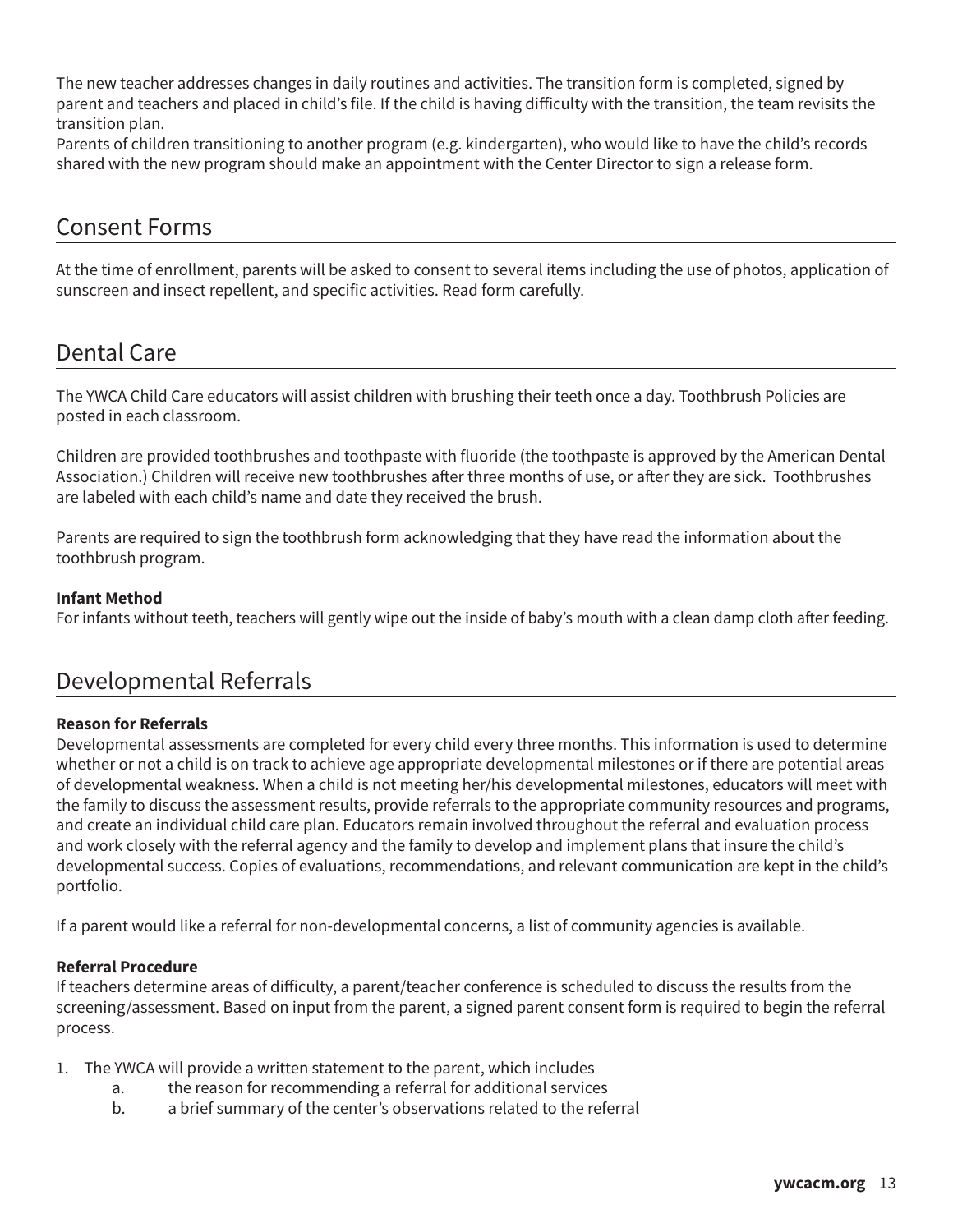c. any efforts the center may have made to accommodate the child's needs

Written observations, activity checklists, screening tools, and parent conference notes are placed in the child's file.

- 2. Through the use of appropriate external providers, a plan of action is developed to best address the needs of the student.
	- a. If a child is under the age of three, the YWCA will inform the child's parents of the availability of services provided by Early Intervention Programs.
	- b. If a child is over the age of three, the YWCA will inform the child's parents of the availability of services provided by the public school system.
	- c. Children displaying challenging behavior, at any age, may be referred to Together For Kids for services that include child, parent and educators intervention.
- 3. The YWCA, with parental permission, will contact the external service provider who evaluated the child for consultation and assistance in meeting the child's needs at the center.
	- a. If it is determined that the child is not in need of services from this agency, or is ineligible to receive services, the center shall review the child's progress at the center every three months to determine if another referral is necessary.

## Discrimination

The YWCA Central Massachusetts conforms in all respects to the rules and regulations of the Massachusetts Department of Early Education and Care. It is the policy of the YWCA Central Massachusetts to ensure that there is no discrimination on the basis of race, religion, cultural heritage, political belief, marital status, national origin, disability or sexual orientation.

## Evacuation

In the event of a natural disaster requiring evacuation from the center, educators and children will proceed to the approved evacuation sites. Worcester evacuates to the Worcester Public Library, and Westborough evacuates to the Westborough Fire Station

To view a complete copy of the Emergency Evacuation Plan, please see the YWCA's Health Care Policies located in each classroom.

#### **Drills**

Evacuation drills are practiced monthly. Classroom attendance and children's emergency forms are kept with child care educators at all times. Parents are asked to re-sign forms each year.

## Food & Nutrition

YWCA Child Care Centers do not provide meals for the children. All food items outside of your child's lunch box must be clearly labeled with your child's name and the current date.

As part of our curriculum, children learn and choose for themselves foods that are healthy and nutritious. For this reason, children are not allowed to bring candy, gum or snacks to keep at the center.

Any foods sent to school for the purpose of sharing with other children must be either whole fruits or commercially prepared foods packaged in factory sealed containers.

#### **Infants**

#### 14 YWCA IS ON A MISSION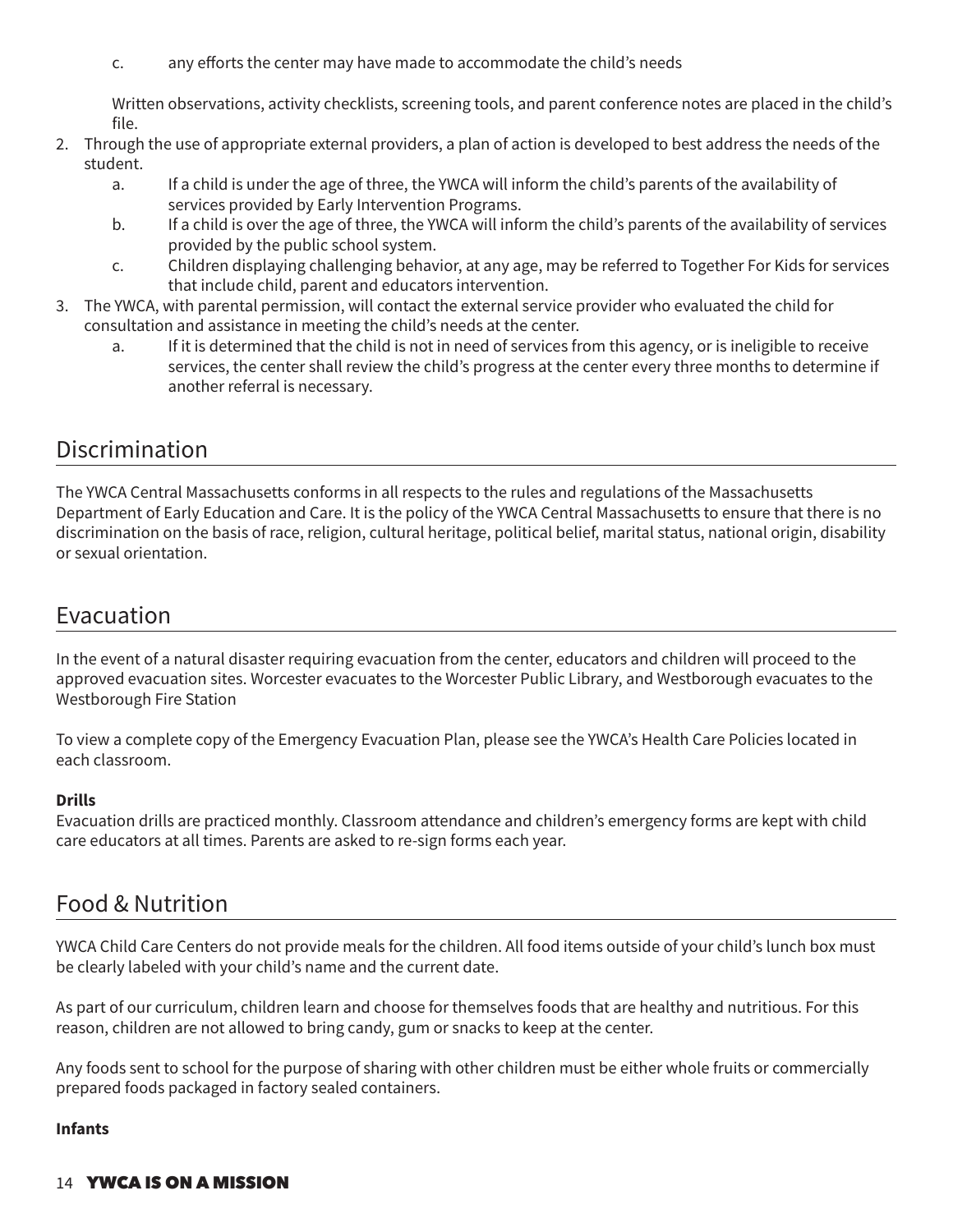Parents of infants are responsible for supplying all their baby's daily meals, including formula, juice and baby food. Please date and label these items with your child's name. The center provides a comfortable, private area in a particular classroom for parents to feed their children.

Infants under six months of age may not be offered solid foods or fruit juices without documentation of permission from the child's doctor and written permission from the parent.

#### **Breakfast**

Breakfast should be eaten at home prior to coming to child care. Children arriving prior to 7:30 AM (Worcester) or 7:00 (Westborough) may bring their breakfast.

#### **Snacks**

Children will receive a mid-morning snack and mid-afternoon snack provided by the Center. The classroom's Lead Teacher is responsible for the planning and serving of snack or breakfast alternate. A snack schedule is posted in each classroom.

#### **Hot Lunches**

If you plan to provide a hot lunch for your child, please heat it at home and place the hot food in a clean, primed thermos. The primed thermos will keep the hot food at an appropriate temperature to ensure that bacteria will not form on the food. Tupperware is not acceptable to use in place of a thermos.

#### **Food Prep**

Foods that require prepping (i.e. peeled, cut-up, meat removed from bones) must be prepared at home.

## Guidance & Discipline

The YWCA Early Education and Care programs strive to build each child's self-esteem, independence and ability to socialize in a group. This is done, primarily, through developing a child's self-control. All guidance techniques are based upon knowledge of child development and familiarity with the child. In our program we use non-punitive forms of guidance and discipline. Children are not deprived of special privileges (swim/gym) or food because of behavior problems. Corporal punishment (e.g. spanking) is not allowed. Verbal abuse, humiliation and/or severe punishment will not be tolerated. Children will not be punished for soiling or wetting themselves.

#### **Positive Environment**

Our Centers provide choices for activities, supportive teachers and an appropriately stimulating curriculum. Teachers act as role models, treating children and adults with respect and reinforcing positive behavior.

#### **Natural and Logical Consequences**

Children are not punished. Rather, there are consequences that naturally or logically follow. For example, if a child is throwing Legos she/he is showing that she/he is not able to play with them appropriately. The teacher will remind her/ him that Legos are for building. If the action continues then the child is done with the Legos for a period of time.

#### **Redirection**

Teachers help/allow children to choose alternative activities. This diffuses the situation when children do not have the abilities to deal with the situation.

#### **Separation**

When a child is extremely upset, he/she may need time and assistance in calming him/herself. This is done by sitting in a calm down area. Children can stay in this area until they have calmed down. When the child is ready to leave the calm down area, the teacher will review with the child (1) why he/she went to the calm down area, (2) ask what they could do to rectify the situation (3) be sure the child follows through on 2 and (4) plan the next activity with the child.

children and their families dealing with social/emotional issues. This program is free and offered on-s**it�***c***atmore** 15 The YWCA works directly with Together for Kids by offering support to parents, educators and children with behavioral issues. The program addresses challenging behaviors in preschool children and provides a family liaison to support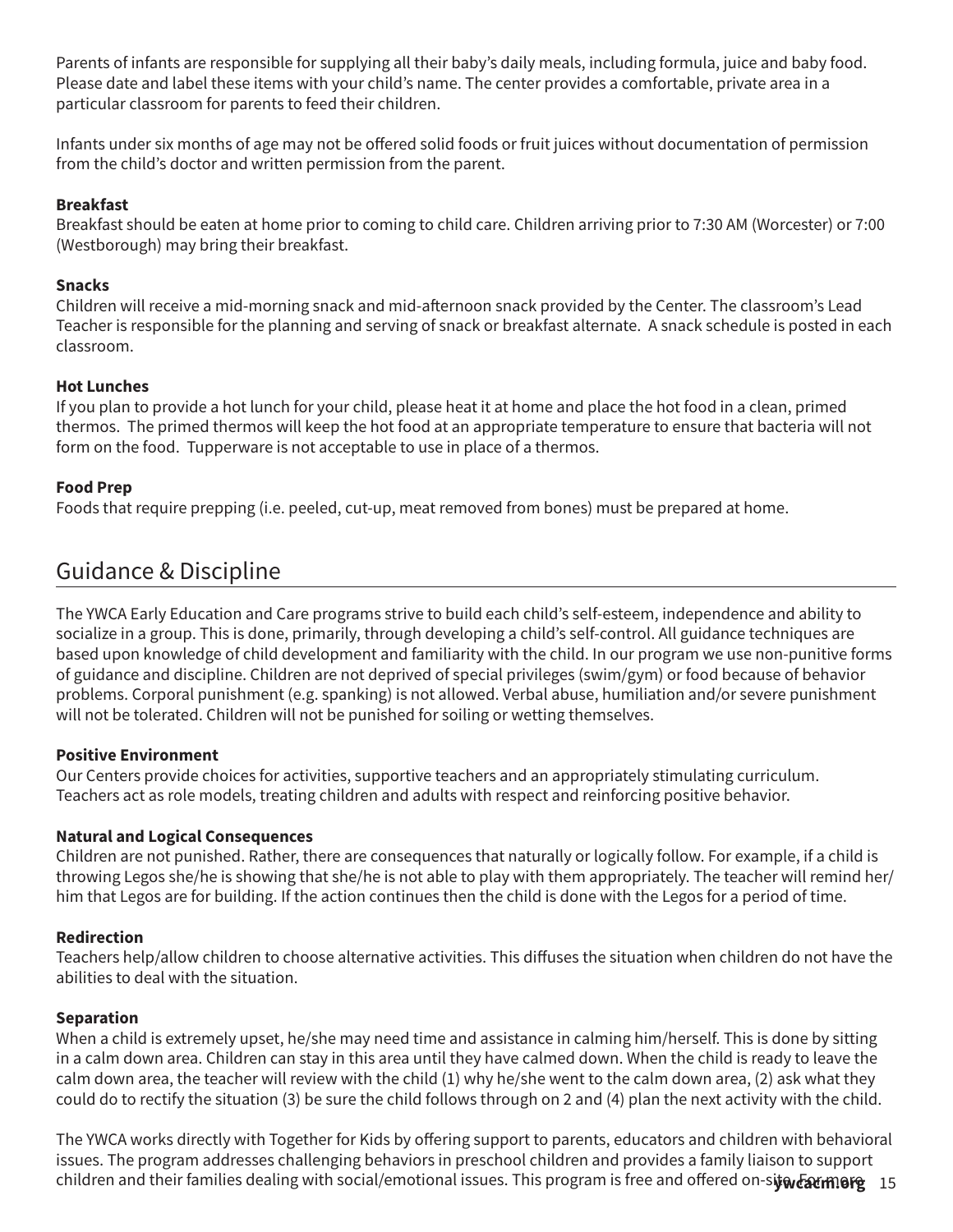## Illness & Injury

#### **Sick**

If your child should become ill (i.e. temperature over 100°F, diarrhea, vomiting) during the day, we will make every effort to contact you directly. If we are unable to reach you, we will contact the persons listed on the emergency form completed at the time of the enrollment.

Your child must be picked up within one hour of our phone call. If your child is not picked up within one hour of this call, the late pick-up fee will be assessed for the one-to-one care of a sick child.

Any child sent home from the center because of serious illness may not return the following day. If your child has been out due to a communicable illness or is out three consecutive days, a doctor's note must be presented upon her/his return to school. Notify the center immediately if your child has a communicable illness so that other parents may be informed to monitor their children for symptoms. Parents are required to pay the daily fee for days when your child is out sick..

Please keep your child home if he or she has:

- a fever over 100°F or has had one during the previous 24 hours
- a bad cold with heavy nasal discharge
- diarrhea
- flu-like symptoms
- a communicable illness ( i.e. chicken pox, scarlet fever, impetigo, head lice, strep throat)
- conjunctivitis (pink eye)
- a noticeable rash

#### **Serious Injury**

In case of serious injury, every effort will be made to contact you directly. If we are unable to reach you, we will contact the person listed on the emergency form completed at the time of the enrollment. If we cannot reach you through the contact person, we will call the child's physician. If the doctor is unavailable, we will call the paramedics or an ambulance.

Until arrival of a parent, the physician, an ambulance or a paramedic, the Center Director or acting Director will assume authority and make all decisions concerning the care of your child. If necessary, we will arrange for medical transport to an emergency hospital.

You will be expected to assume responsibility for any expenses incurred in the above situation. The center will maintain a parent's signed consent form agreeing to this provision.

### **Medications**

Medications may be administered to your child in the center provided a parental authorization has been completed and prescription is current. Medication must be in the original prescription packaging. These forms may be requested from your child's teacher. Children on prescription medicine for a contagious illness may not return to the center until they have been on the medication for a minimum of 24 hours, or three doses.

Children with chronic conditions such as allergies, asthma, etc. must have an individual health care plan filled out by the child's pediatrician.

Educators are prohibited from administering the first dosage of a prescription medication.

16 YWCA IS ON A MISSION Non-prescription medicine must be accompanied by a current written order from your physician (valid for 1 year) and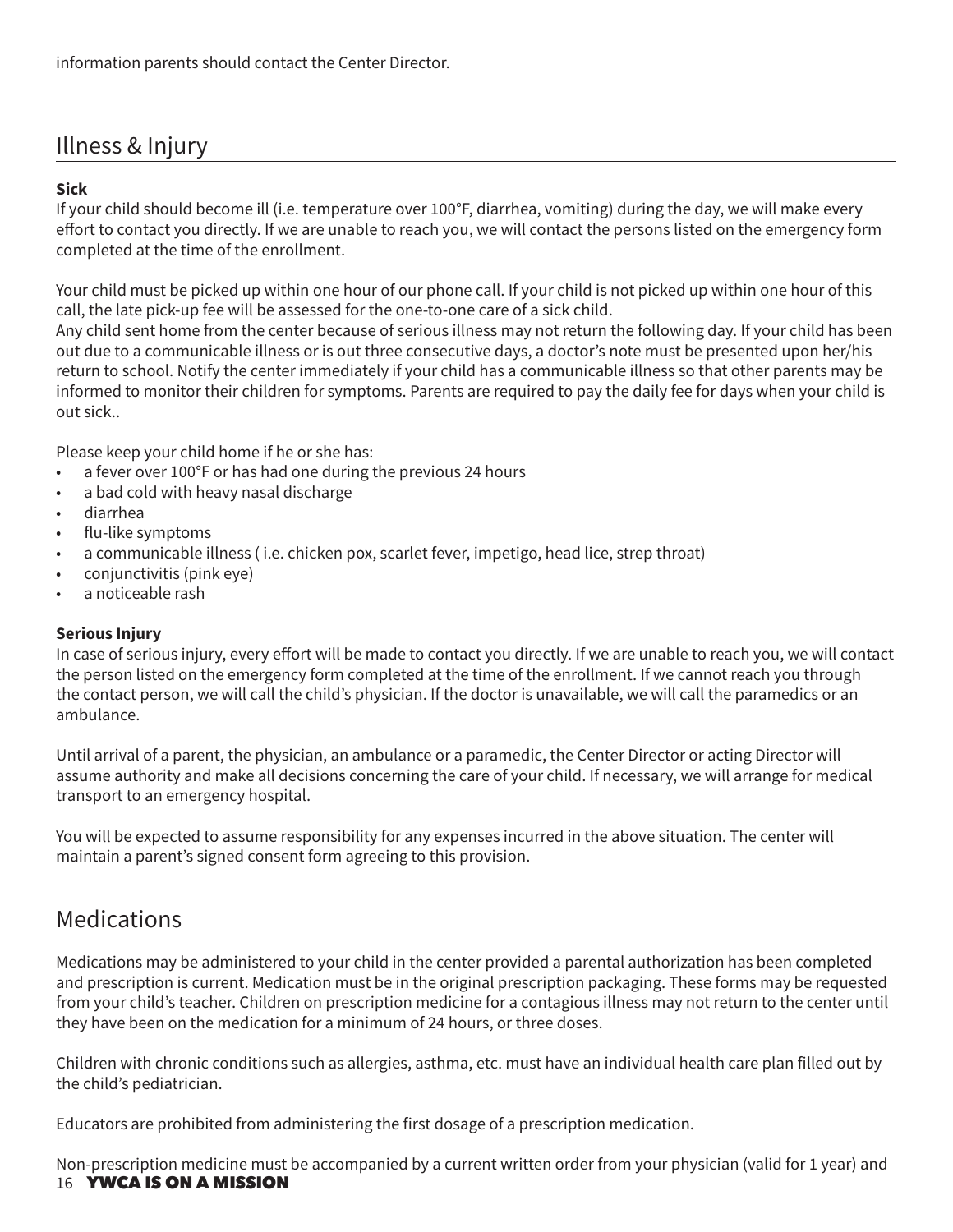a written parental authorization (valid for the length of the dosage instruction) must be provided.

Health care policies are posted in each classroom including the administration and storage of medicines. Membership

The YWCA is a women's membership organization. The annual basic membership helps support the YWCA mission and is non-refundable and non-transferable. If you become a member of the YWCA, you are entitled to a member discount of **\$3.00 per day**. To become a Member, see the Front Desk or fill out a registration form at ywcacm.org.

| <b>Member/Associate Type</b> | <b>Dues</b> |                                                                                                         |
|------------------------------|-------------|---------------------------------------------------------------------------------------------------------|
| Individual (1 Adult)         |             | Allows the adult access to other programs at the YWCA.                                                  |
|                              |             | Please visitywcacm.org to view other activities and programs offered at the YWCA Central Massachusetts. |

## Nap/Rest Time

It is required that all children in our care for more than four hours have mid-day nap or rest. Each child will be provided with his/her own cot, mat or crib. Parents need to provide their toddlers and preschoolers with their own crib sheet and blanket. In addition, children having difficulty at rest time are encouraged to bring a small comforting doll or stuffed animal. If a child chooses not to nap, she or he is given quiet activities.

Blankets and sheets will be sent home to be laundered every week.

#### **Infant Method**

To reduce the risk of Sudden Infant Death Syndrome (SIDS), infants are placed on their backs to sleep on a firm surface. Blankets, pillows, quilts, comforters, sheepskins, stuffed toys, mobiles and other soft items are not allowed in cribs or rest equipment for infants younger than twelve months. After being placed down for sleep on their backs, infants are then allowed to assume any comfortable sleep position when they can easily turn themselves from the back position.

## Parent Involvement

Parents can expect:

- Information sharing occuring daily between teacher and parent.
- A quarterly parent/teacher conference to keep them aware of their child's developmental progress.
- A quarterly newsletter.
- Information about community events, services, etc. to be posted on the parent bulletin board.
- The YWCA to send information via email to parents.
- Surveys to determine satisfaction, topic interest for parent education workshops, and for NAEYC.
- To be invited to participate on the Parent Advisory Committee to assist educators in making decisions about their children and the program.
- Free trainings for parents around health, nutrition and safety.

Parents are very important to us and we encourage parents to become involved. Attending special activities, like the book social, ice cream social, Family Literacy Days, parent discussion groups and open houses serves to bring families and educators together and strengthens our partnership in a relaxed setting.

When a child comes from a blended family, we encourage caretakers to be equally involved in their child's education and care. Each parent can request information be shared separately at orientation or meeting with Center Director.

#### **Communication**

Every effort is made to ensure communication with parents is accessible and understandable. Bilingual, bi-cultural educators assist the YWCA in ensuring that all verbal and written communication is accessible to families regardless of their native language or other communication impairments. If a language is not spoken internally, we will arrange for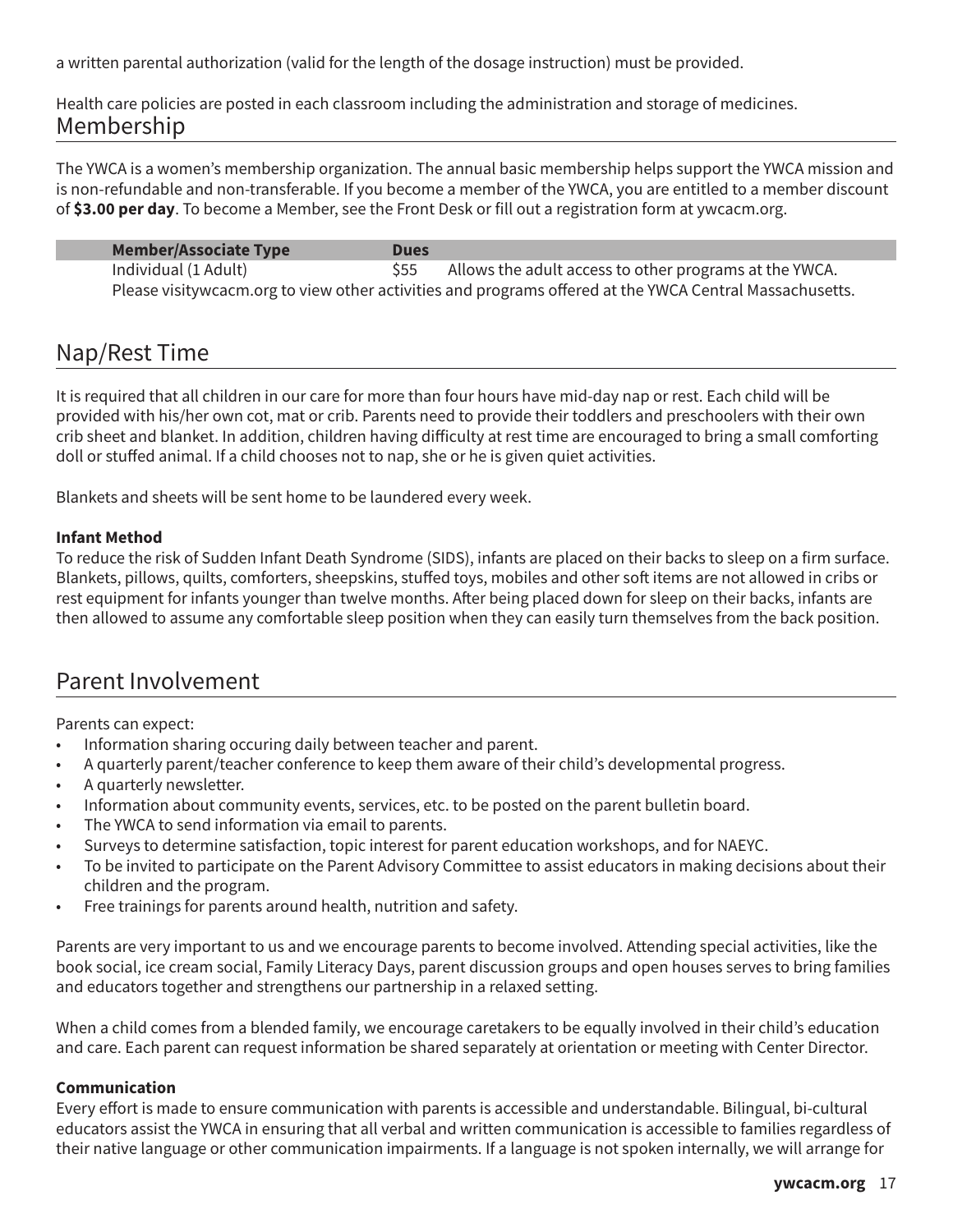verbal and/or written translation services.

#### **Conferences**

A minimum of two Parent/Teacher conferences a year is required, but parents are encouraged to attend a Parent/ Teacher conference every three months. Parents have the right to request a Parent/Teacher conference at any time.

#### **Input**

We want your child to experience the very best care, activities and education possible, and your input helps us to achieve that goal. Please speak with your child's teacher if you have any suggestions, concerns, questions.

Most problems that arise are due to misunderstandings that can be solved through communication. If a problem occurs, please:

- Discuss the problem with your child's teacher or the lead teacher who oversees your child's area.
- If unresolved, speak with the Center Director.
- If not satisfied, discuss the situation with the Director of Children's Services.

#### **Visits**

The YWC Early Education and Care centers operate under an open door policy, meaning parents can and are encouraged to visit the center and their child's classroom at any point of the day. Your child's teacher will keep you informed on activities and events ideal for your participation.

#### **Volunteer Opportunities**

Parents will be given information about volunteer opportunities at the time of enrollment.

## Personal Items & Clothing

#### **All clothing and personal items MUST be labeled. The YWCA is not be responsible for any item brought to the center.**

#### **Clothing**

Parents are required to provide the center with an extra set of pants, shirt, socks, underwear and shoes for their children—all labeled. The center reserves to right to refuse care when a parent continually fails to replace soiled clothing.

Dress your child in comfortable clothes that are warm (long pants from at least mid-October to April), free of complicated fastenings and washable. We will go outside in the winter if the temperature is 32 degrees or higher. During the winter, please send your child with snow boots, snow pants, hats and mittens.

#### **Diapers**

Children who are not toilet-trained need a weekly supply of disposable diapers and baby wet wipes. We will notify you when your child's diaper supplies are low. The center will provide diapers to a child who runs out for that day, however if diapers are not provided the following day, the center reserves the right to refuse care until diapers are provided. If you borrow from our supply, please return the same amount used in a timely manner.

As with all of your child's belongings, label diapers and wipes with your child's name.

#### **Shoes**

Children must wear closed-toe shoes everyday. Shoes are not allowed in the Infant Rooms.

#### **Toys**

All toys should be left at home. When toys are brought to the center they are likely to be broken or taken home by another child. Tracking each child's belongings can be a difficult task, therefore toys from home are not allowed.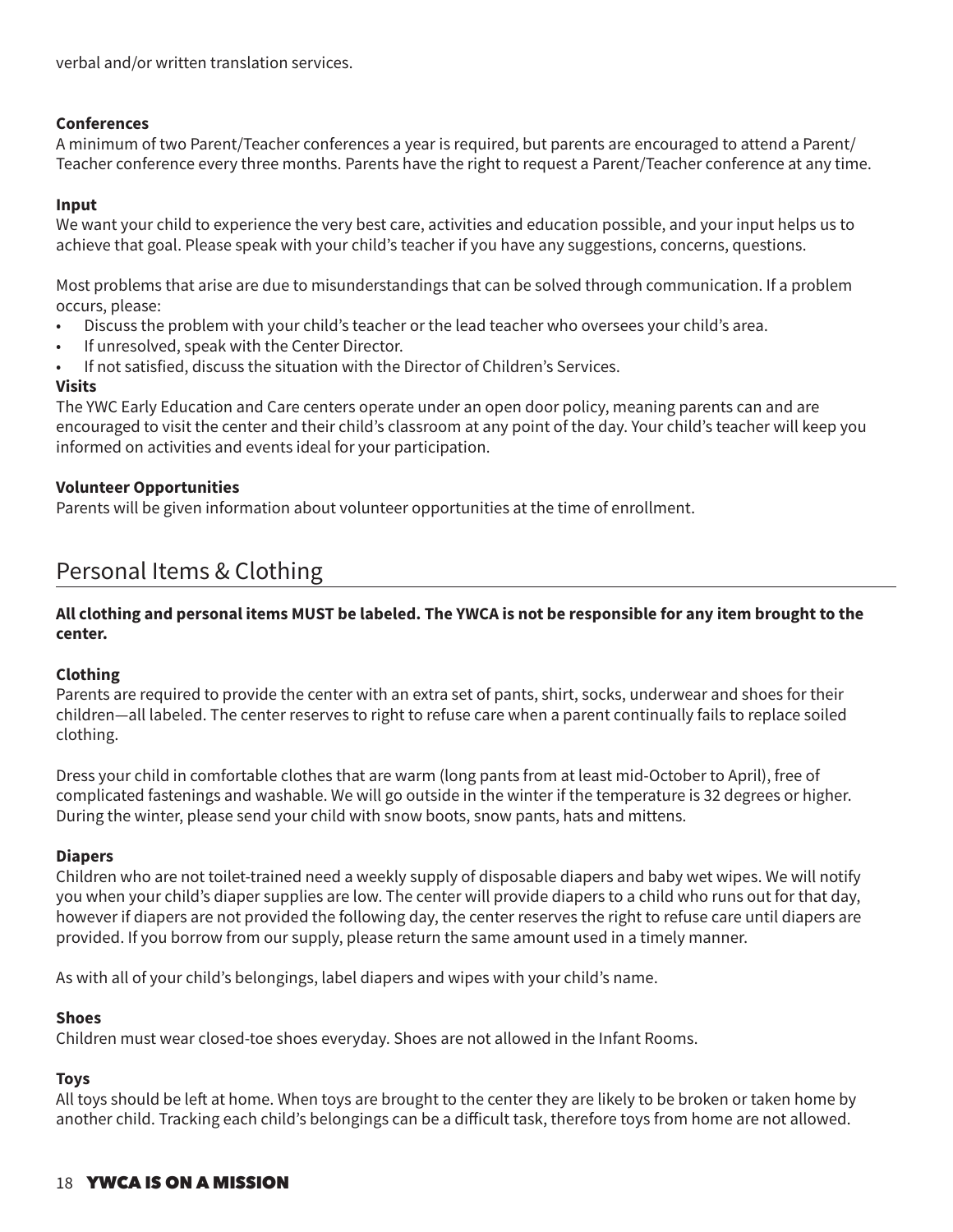Guns, war toys or other toys of destruction are not allowed in the center. These toys promote ideas of aggressive problem-solving and will not be allowed in the center at any time, for any reason.

## Smoking

The YWCA has a smoking policy which reflects our commitment to the health and well-being of women and families.

Smoking is restricted to the designated smoking area outside of the building, not immediately in front of the building. Any person wishing to smoke outside may do so at least 50 feet away from the building.

There is no smoking in any off-site facility of the YWCA. Any person wishing to smoke outside may do so in our designated smoking area to the right of the building.

## Toilet Training

**General indicators a child is ready to toilet train:**

- Expresses a consistent interest in using the toilet.
- Understands and expresses the difference between being wet and dry.
- Has started using the toilet at home.
- Can go long periods of dryness for several days and has experienced 1 or 2 days at home without an accident.
- Is least 2 years old—the usual age when bladder control is possible.

Children do not have to be toilet trained to enroll in the program. Our toddler educators will be very supportive during this significant time in your child's development. Understanding every child has different toilet training needs, the decision to begin toilet training must be mutual between you, your child, and the toddler educators.

Once your child has exhibited the general indicators of readiness, you should schedule a meeting with your child's teacher to discuss the transition from diapers to underwear. After you have agreed on a toilet training plan, educators will be happy to support your child's toilet training efforts. Be sure to send in several extra pairs of underwear and pants should there be multiple accidents during the day.

Any change to the plan must be communicated between parents and educators.

## Transportation

#### **Daily Transportation**

Authorized person(s) will

- transport child to and from the center
- drop off and pick up their child from the classroom (following arrival and departure policies)
- notify the educators when their child arrives or leaves for the day

*Parents are required to create a daily transportation plan at the time of enrollment.*

## Tuition

Tuition payments are due one week in advance. Failure to make payment within the time allotted may result in your child's removal from the program. Payments can be made by cash, check, money order, debit card, or credit card at the Front Desk. Checks and money orders should be made payable to the YWCA. Please be sure to save all receipts, especially for cash and money order payments.

Your child's program fees are tax deductible to the extent allowed by law. The YWCA's EIN is 04-2105873.

#### **Returned Payment**

A \$20 fee will be assessed for all returned checks or electronic fund transfers. If a payment is returned to the YWCA due to insufficient funds, you will be required to rectify your account in cash upon notification. If you have a payment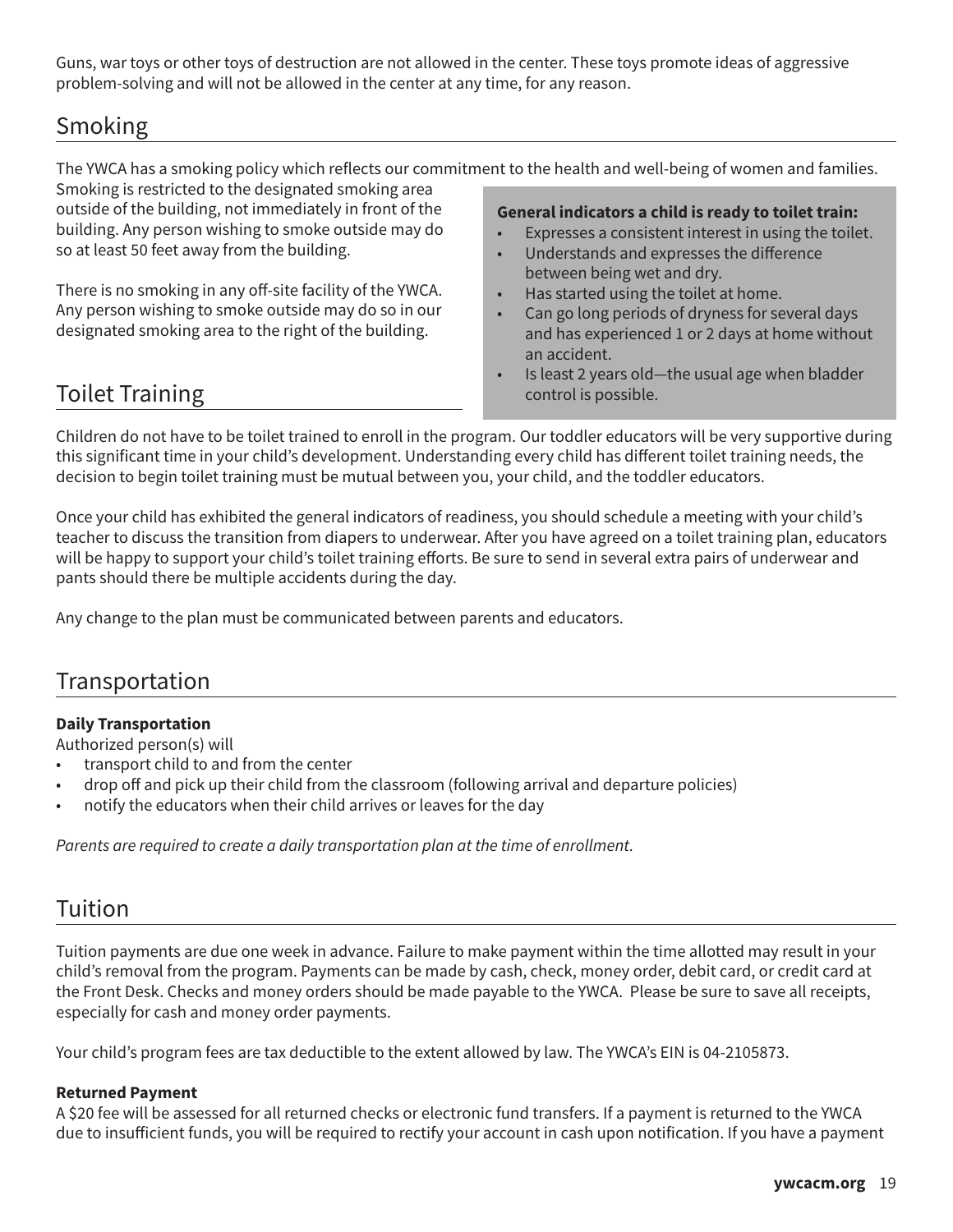returned for insufficient funds more than twice, you will be required to make all future tuition payments by cash or money order. There is a returned check fee, which you must pay at time of cash payment for tuition.

#### **Tuition Express**

Tuition Express is a payment program that allows your tuition balance to be automatically deducted from your checking, savings or credit card account. Tuition Express forms are available at the time of enrollment and at the Front Desk. Please see Tuition Express forms for details on the program.

#### **Access Cards**

A membership card is given to all YWCA members. This card provides access to the Early Education and Care Center. Participants must carry their access card with them at all times. Cards take three business days to process. There is a \$5.00 replacement fee for a lost card, or to purchase additional cards.

## Termination/Suspension

A child may be terminated/suspended from the program under the following circumstances:

- The health and safety of the child or other children at the center cannot be assured.
- The child's developmental needs are not being met at the center.
- Parents are not following the Early Education and Care Policies.

If a concern regarding the preceding criteria develops, a meeting will be scheduled with the parent. A written plan to avoid termination/suspension with guidelines will be established. If progress is not made, a letter of termination/ suspension will be issued stating conditions of return. A copy of this letter will be kept on file in the child's record.

#### **To withdraw from the program**

A two-week written notice is required if a parent decides to withdraw their child from the program. Payment is required for two weeks after the date on which written notice is received.

#### **To switch registered days**

To switch registered days, a two-week written notice is also required. The privilege is available upon approval from the Center Director.

### Zero-Tolerance

Guests of the YWCA have the right to be treated with dignity and respect. Acts of violence will not be tolerated. For purposes of this policy, violence is defined as any extreme behavior that could result in the abuse or injury of a person in the workplace and/or damage or destruction of property in the workplace. Violence is not restricted only to physical conduct but also includes verbal, visual, and written conduct.

#### **Firearms**

Guests of the YWCA will not possess unauthorized firearms or other weapons or explosive devices on YWCA premises or while on YWCA business.